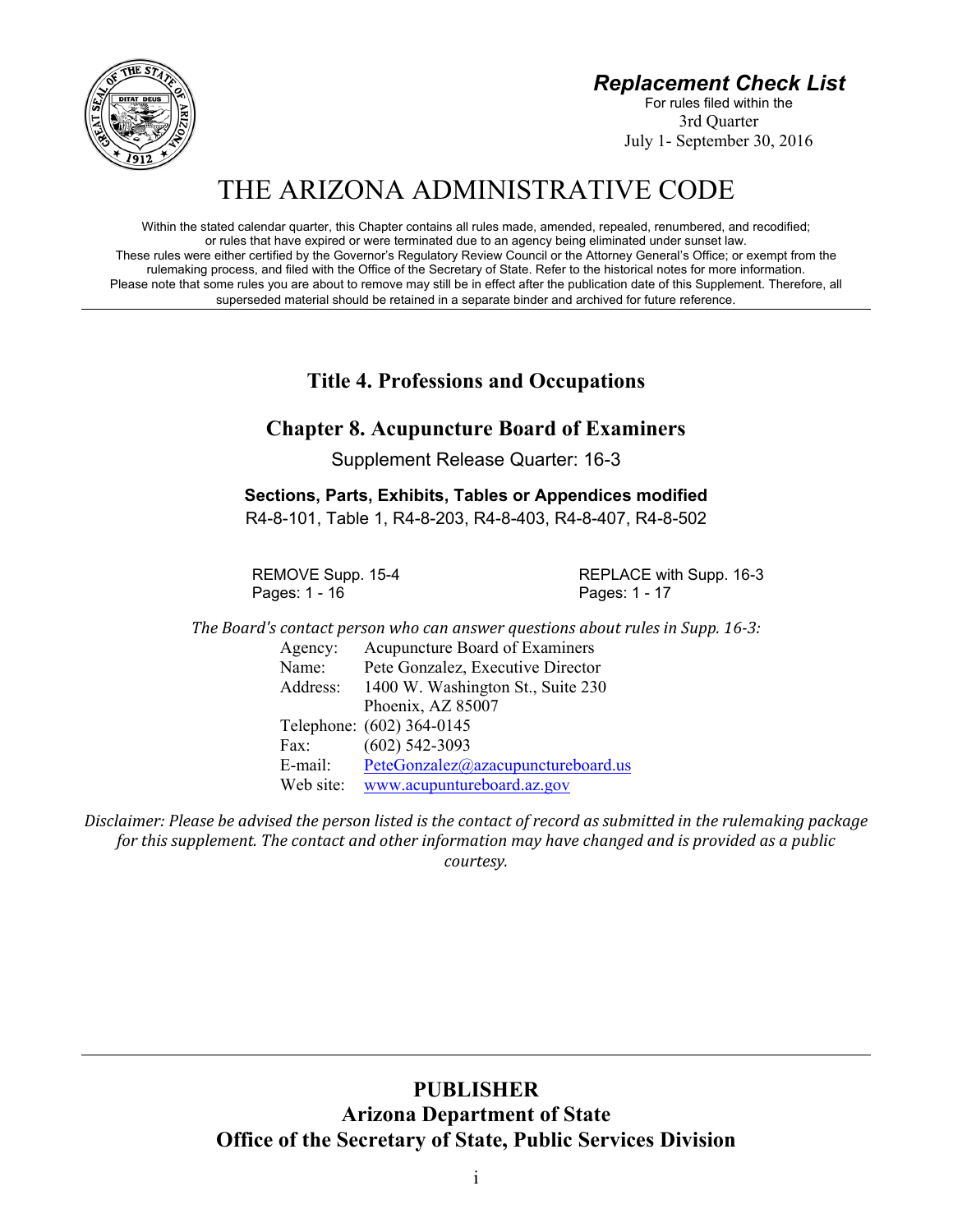#### **PREFACE**

Under Arizona law, the Department of State, Office of the Secretary of State (Office), accepts state agency rule filings and is the publisher of Arizona rules. The Office of the Secretary of State does not interpret or enforce rules in the Administrative Code. Questions about rules should be directed to the state agency responsible for the promulgation of the rule.

> Scott Cancelosi, Director PUBLIC SERVICES DIVISION September 30, 2016

#### **RULES**

A.R.S. § 41-1001(17) states: "'Rule' means an agency statement of general applicability that implements, interprets, or prescribes law or policy, or describes the procedures or practice requirements of an agency."

#### **THE ADMINISTRATIVE CODE**

The Arizona Administrative Code is where the official rules of the state of Arizona are published. The Code is the official codification of rules that govern state agencies, boards, and commissions. Virtually everything in your life is affected in some way by rules published in the Arizona Administrative Code, from the quality of air you breathe to the licensing of your dentist. This chapter is one of more than 230 in the Code compiled in 21 Titles.

### **ADMINISTRATIVE CODE SUPPLEMENTS**

Rules filed by an agency to be published in the Administrative Code are updated quarterly. Supplement release dates are printed on the footers of each chapter:

First Quarter: January 1 - March 31 Second Quarter: April 1 - June 30 Third Quarter: July 1 - September 30 Fourth Quarter: October 1 - December 31

For example, the first supplement for the first quarter of 2016 is cited as Supp. 16-1.

#### **HOW TO USE THE CODE**

Rules may be in effect before a supplement is released by the Office. Therefore, the user should refer to issues of the Arizona Administrative Register for recent updates to rule Sections.

#### **ARTICLES AND SECTIONS**

Rules in chapters are divided into Articles, then Sections. The "R" stands for "rule" with a sequential numbering and lettering system separated into subsections.

#### **HISTORICAL NOTES AND EFFECTIVE DATES**

Historical notes inform the user when the last time a Section was updated in the Administrative Code. Be aware, since the Office publishes each quarter by entire chapters, not all Sections are updated by an agency in a supplement release. Many times just one Section or a few Sections may be updated in the entire chapter.

#### **ARIZONA REVISED STATUTE REFERENCES**

The Arizona Revised Statutes (A.R.S.) are available online at the Legislature's website, www.azleg.gov. An agency's authority note to make rules are often included at the beginning of a chapter. Other Arizona statutes may be referenced in rule under the A.R.S. acronym.

#### **SESSION LAW REFERENCES**

Arizona Session Law references in the introduction of a chapter can be found at the Secretary of State's website, www.azsos.gov/services/legislative-filings.

#### **EXEMPTIONS FROM THE APA**

It is not uncommon for an agency to be exempt from the steps outlined in the rulemaking process as specified in the Arizona Administrative Procedures Act, also known as the APA (Arizona Revised Statutes, Title 41, Chapter 6, Articles 1 through 10). Other agencies may be given an exemption to certain provisions of the Act.

An agency's exemption is written in law by the Arizona State Legislature or under a referendum or initiative passed into law by Arizona voters.

When an agency files an exempt rulemaking package with our Office it specifies the law exemption in what is called the preamble of rulemaking. The preamble is published in the Arizona Administrative Register online at www.azsos.gov/rules, click on the Administrative Register link.

In the Administrative Code the Office includes editor's notes at the beginning of a chapter indicating that certain rulemaking Sections were made by exempt rulemaking. Exempt rulemaking notes are also included in the historical note at the end of a rulemaking Section.

The Office makes a distinction to certain exemptions because some rules are made without receiving input from stakeholders or the public. Other exemptions may require an agency to propose exempt rules at a public hearing.

### **EXEMPTIONS AND PAPER COLOR**

If you are researching rules and come across rescinded chapters on a different paper color, this is because the agency filed a Notice of Exempt Rulemaking. At one time the office published exempt rules on either blue or green paper. Blue meant the authority of the exemption was given by the Legislature; green meant the authority was determined by a court order. In 2001 the Office discontinued publishing rules using these paper colors.

#### **PERSONAL USE/COMMERCIAL USE**

This chapter is posted as a public courtesy online, and is for private use only. Those who wish to use the contents for resale or profit should contact the Office about Commercial Use fees. For information on commercial use fees review A.R.S. § 39-121.03 and 1 A.A.C. 1., R1-1-113.

*Public Services managing rules editor, Rhonda Paschal, assisted with the editing of this chapter.*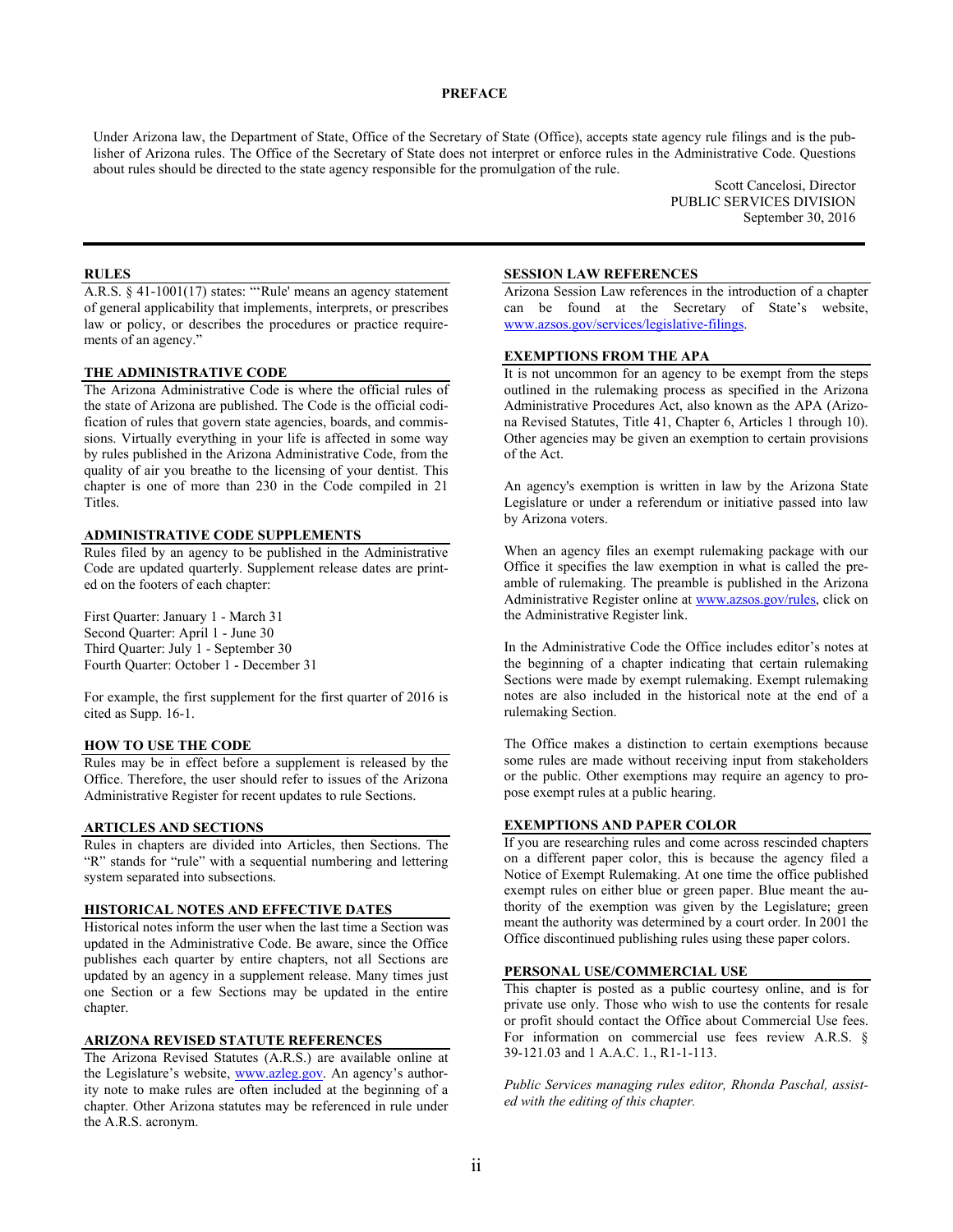Section

Acupuncture Board of Examiners

## **TITLE 4. PROFESSIONS AND OCCUPATIONS**

## **CHAPTER 8. ACUPUNCTURE BOARD OF EXAMINERS**

*Title 4, Chapter 8 adopted by final rulemaking at 6 A.A.R. 2534, effective June 12, 2000 (Supp. 00-2).*

#### **ARTICLE 1. GENERAL PROVISIONS**

*Article 1, consisting of Sections R4-8-101 through R4-8-106, adopted by final rulemaking at 6 A.A.R. 2534, effective June 12, 2000 (Supp. 00-2).*

| Section                |                                               |  |
|------------------------|-----------------------------------------------|--|
| $R4 - 8 - 101$ .       |                                               |  |
| $R4 - 8 - 102$ .       | Authentication of Documentation; Translation; |  |
|                        |                                               |  |
| $R4 - 8 - 103$ .       | Change of Mailing Address, E-mail Address, or |  |
|                        |                                               |  |
| $R4 - 8 - 104$ .       |                                               |  |
| $R4 - 8 - 105$ .       | Time-frames for Licensure, Certification, and |  |
|                        |                                               |  |
| Table 1.               |                                               |  |
| R <sub>4</sub> -8 106. |                                               |  |
| R <sub>4</sub> -8-107. |                                               |  |

#### **ARTICLE 2. ACUPUNCTURE LICENSING; VISITING PROFESSOR CERTIFICATE**

*Article 2, consisting of Sections R4-8-201 through R4-8-210, adopted by final rulemaking at 6 A.A.R. 2534, effective June 12, 2000 (Supp. 00-2).*

| <b>DECIMI</b>          |                                                 |  |
|------------------------|-------------------------------------------------|--|
| $R4 - 8 - 201$ .       |                                                 |  |
| $R4 - 8 - 202$         |                                                 |  |
| $R4 - 8 - 203$ .       |                                                 |  |
| $R4 - 8 - 204$         |                                                 |  |
| R <sub>4</sub> -8-205. |                                                 |  |
| R <sub>4</sub> -8-206. |                                                 |  |
| R <sub>4</sub> -8-207. | Audit of Compliance and Sanction for            |  |
|                        | Noncompliance with Continuing Education         |  |
|                        |                                                 |  |
| R4-8-208.              | Application for Visiting Professor Certificate; |  |
|                        | Extension of Visiting Professor Certificate  8  |  |
| R4-8-209.              |                                                 |  |
| $R4 - 8 - 210$ .       |                                                 |  |
|                        |                                                 |  |

#### **ARTICLE 3. AURICULAR ACUPUNCTURE CERTIFICATION**

*Former Article 3, consisting of Sections R4-8-301 through R4- 8-312, recodified to Article 4 at 13 A.A.R. 482, effective January 24, 2007 (Supp. 07-1).*

*Article 3, consisting of Sections R4-8-301 through R4-8-310, adopted by final rulemaking at 6 A.A.R. 2534, effective June 12, 2000 (Supp. 00-2).*

| Section          |                                                   |
|------------------|---------------------------------------------------|
| $R4 - 8 - 301$ . | Application for Auricular Acupuncture Certificate |
|                  |                                                   |
| $R4 - 8 - 302$ . | Requirements for the Practice of Auricular        |
|                  |                                                   |
| $R4 - 8 - 303$   | Renewal of an Auricular Acupuncture Certificate   |
|                  |                                                   |
| $R4 - 8 - 304$   |                                                   |
| $R4 - 8 - 305$ . |                                                   |
| $R4 - 8 - 306$   |                                                   |
| $R4 - 8 - 307$   |                                                   |
| R4-8-308.        |                                                   |
| $R4 - 8 - 309$   |                                                   |
| $R4 - 8 - 310$ . |                                                   |
|                  |                                                   |

| R4-8-311. |            |  |
|-----------|------------|--|
| R4-8-312. | Recodified |  |

#### **ARTICLE 4. TRAINING PROGRAMS AND CONTINUING EDUCATION**

*Article 4, consisting of Sections R4-8-401 through R4-8-412, recodified from Article 3 at 13 A.A.R. 482, effective January 24, 2007 (Supp. 07-1).*

*Former Article 4, consisting of Sections R4-8-401 through R4- 8-403, recodified to Article 5 at 13 A.A.R. 482, effective January 24, 2007 (Supp. 07-1).*

*Article 4, consisting of Sections R4-8-401 through R4-8-403, adopted by final rulemaking at 6 A.A.R. 2534, effective June 12, 2000 (Supp. 00-2).*

Section

| R4-8-401. | Auricular Acupuncture Training Program            |  |
|-----------|---------------------------------------------------|--|
|           |                                                   |  |
| R4-8-402. | Clean Needle Technique Course Approval 11         |  |
| R4-8-403. | Approval of an Acupuncture or Clinical Training   |  |
|           |                                                   |  |
| R4-8-404. | Standards for an Acupuncture or Clinical Training |  |
|           |                                                   |  |
| R4-8-405. | Documentation Required for Approval 12            |  |
| R4-8-406. |                                                   |  |
| R4-8-407. | Program Monitoring; Records; Reporting 12         |  |
| R4-8-408. |                                                   |  |
| R4-8-409. | Application for Continuing Education Approval 13  |  |
| R4-8-410. |                                                   |  |
| R4-8-411. |                                                   |  |
| R4-8-412. |                                                   |  |
|           |                                                   |  |

### **ARTICLE 5. SUPERVISION; RECORDKEEPING**

*Article 5, consisting of Sections R4-8-501 through R4-8-503, recodified from Article 4 at 13 A.A.R. 482, effective January 24, 2007 (Supp. 07-1).*

*Former Article 5, consisting of Sections R4-8-501 through R4- 8-506, recodified to Article 7 at 13 A.A.R. 482, effective January 24, 2007 (Supp. 07-1).*

*Article 5, consisting of Sections R4-8-501 through R4-8-506, adopted by final rulemaking at 6 A.A.R. 2534, effective June 12, 2000 (Supp. 00-2).*

| Section |  |
|---------|--|
|         |  |

Section

| R <sub>4</sub> -8-502.                                                 | Treatment of Patients by Acupuncture Students; |  |  |  |
|------------------------------------------------------------------------|------------------------------------------------|--|--|--|
|                                                                        |                                                |  |  |  |
|                                                                        |                                                |  |  |  |
| Supervision of an Auricular Acupuncturist 14<br>R <sub>4</sub> -8-503. |                                                |  |  |  |
| R4-8-504.                                                              |                                                |  |  |  |
| $R4 - 8 - 505$ .                                                       |                                                |  |  |  |
| R4-8-506.                                                              |                                                |  |  |  |

#### **ARTICLE 6. COMPLAINTS; HEARING PROCEDURES; DISCIPLINE**

*Article 6, consisting of Sections R4-8-601 through R4-8-605, made by final rulemaking at 14 A.A.R. 690, effective April 5, 2008 (Supp. 08-1).*

| Section          |  |
|------------------|--|
| $R4 - 8 - 601$ . |  |
| R4-8-602.        |  |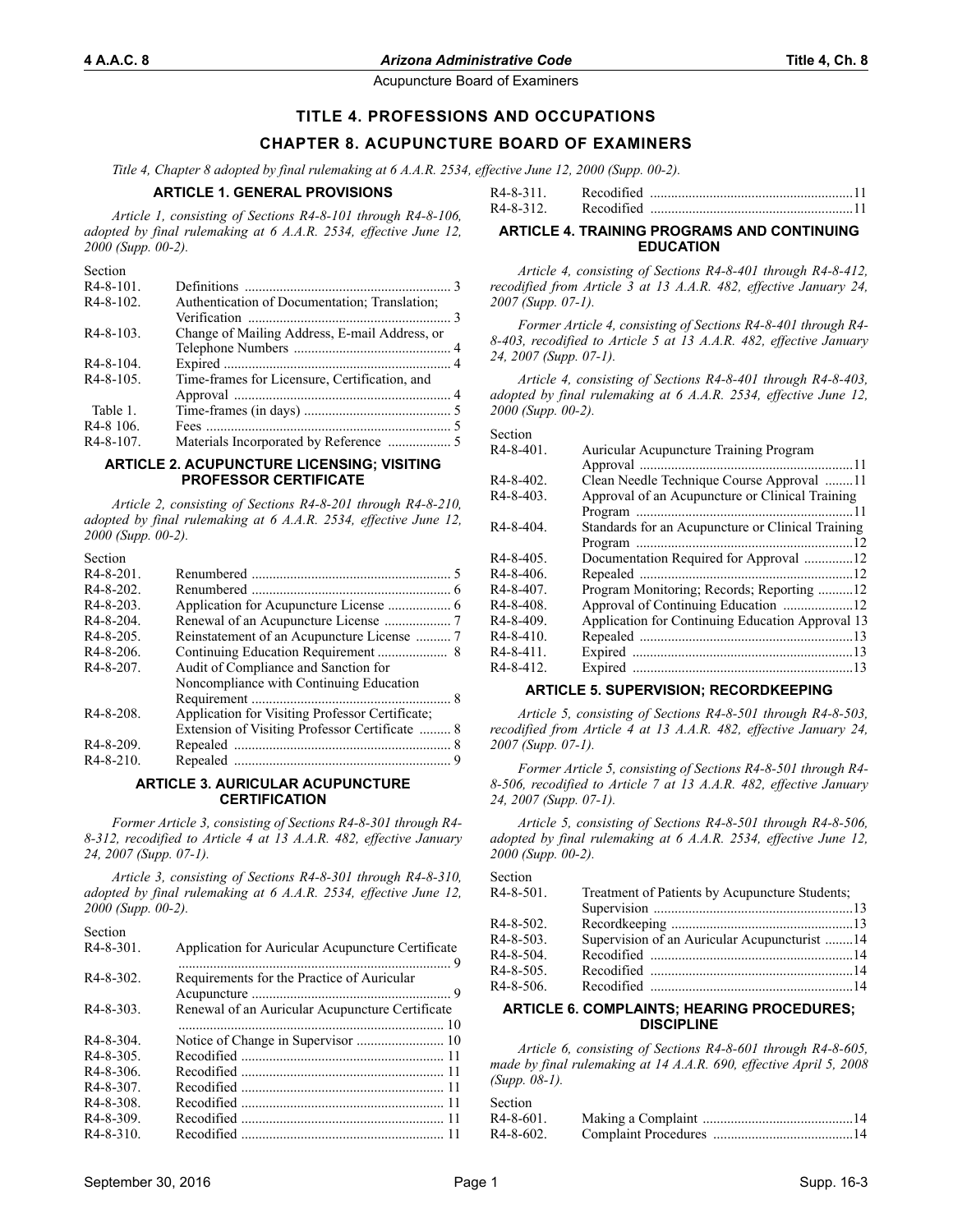## **Title 4, Ch. 8** *Arizona Administrative Code* **4 A.A.C. 8**

Acupuncture Board of Examiners

| $R4 - 8 - 603$   |  |
|------------------|--|
| R4-8-604.        |  |
| $R4 - 8 - 605$ . |  |

## **ARTICLE 7. PUBLIC PARTICIPATION PROCEDURES**

*Article 7, consisting of Sections R4-8-701 through R4-8-706, recodified from Article 5 at 13 A.A.R. 482, effective January 24, 2007 (Supp. 07-1).*

Section

| R4-8-701. |                                              |  |
|-----------|----------------------------------------------|--|
| R4-8-702. | Petition for Rulemaking; Review of Agency    |  |
|           | Practice or Substantive Policy Statement;    |  |
|           | Objection to Rule Based Upon Economic, Small |  |
|           |                                              |  |
| R4-8-703. |                                              |  |
| R4-8-704. |                                              |  |
| R4-8-705. |                                              |  |
| R4-8-706. |                                              |  |
|           |                                              |  |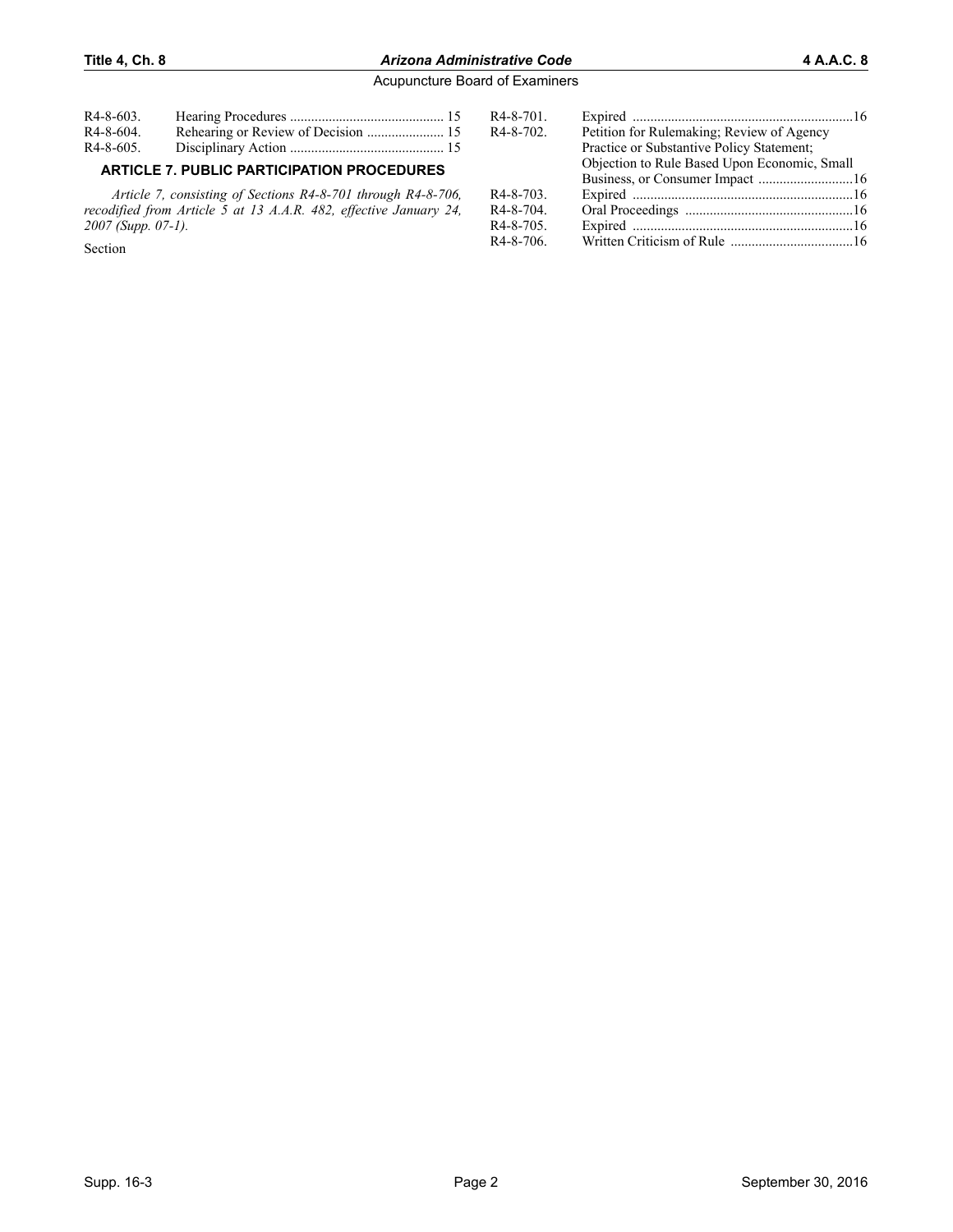## **ARTICLE 1. GENERAL PROVISIONS**

### **R4-8-101. Definitions**

The definitions in A.R.S. § 32-3901 apply to this Chapter. Additionally, in this Chapter:

"ACAOM" means the Accreditation Commission for Acupuncture and Oriental Medicine.

"Acupuncture program" means a Board-approved training designed to prepare a student for the NCCAOM examination and licensure.

"Acupuncture student" means an individual enrolled in an acupuncture or auricular acupuncture training program.

"Acupuncturist" means an individual licensed or certified by the Board to practice acupuncture in this state.

"Administrative completeness review" means the Board's process for determining whether an applicant provided a complete application packet.

"Applicant" means an individual who applies to the Board for an initial or renewal license or certificate.

"Application packet" means the fees, forms, documents, and additional information the Board requires to be submitted by an applicant or on an applicant's behalf.

"Approved continuing education" means a planned educational experience the Board determines meets the criteria in R4-8-408.

"Auricular acupuncture" means a therapy in which the fiveneedle protocol is used to treat alcoholism, substance abuse, or chemical dependency.

"Clean needle technique" means a manner of needle sterilization and use that avoids the spread of disease and infection, protects the public and the patient, and complies with state and federal law.

"Clinical hours" means actual clock hours that a student spends providing patient care under the supervision of an individual licensed under R4-8-203 or R4-8-208.

"Course" means a systematic learning experience that assists a participant to acquire knowledge, skills, and information relevant to the practice of acupuncture.

"Day" means calendar day.

"Five-needle protocol" means a therapy, developed by NADA to treat alcoholism, substance abuse, or chemical dependency, which involves inserting five needles into specific points on the outer ear.

"Hour" means at least 50 minutes of course participation.

"Letter of concern" means an alternative sanction that informs a licensee or certificate holder that, while the evidence does not warrant disciplinary action, the Board believes the licensee or certificate holder should change certain practices and failure to change the practices may result in disciplinary action. A letter of concern is a public document that may be used in future disciplinary proceedings.

"NADA" means the National Acupuncture Detoxification Association.

"NCCAOM" means the National Certification Commission for Acupuncture and Oriental Medicine.

"Respondent" means an individual accused of violating A.R.S. Title 32, Chapter 39 or this Chapter.

"Successful completion of a clean needle technique course" means a course participant:

Attended the course, and

Received a passing score on an examination or other confirmation from the course provider that evidences the participant mastered the course content.

"Supervisor" means an acupuncturist licensed by the Board who is responsible for the oversight and direction of an acupuncture student or a certificate holder.

## **Historical Note**

New Section adopted by final rulemaking at 6 A.A.R. 2534, effective June 12, 2000 (Supp. 00-2). Amended by final rulemaking at 11 A.A.R. 2435, effective August 6, 2005 (Supp. 05-2). Amended by final rulemaking at 14 A.A.R. 690, effective April 5, 2008 (Supp. 08-1). Amended by final rulemaking at 22 A.A.R. 2175, effec-

### **R4-8-102. Authentication of Documentation; Translation; Verification**

tive August 2, 2016 (Supp. 16-3).

- **A.** An applicant shall ensure that a document submitted to the Board by or on behalf of the applicant has an official or government seal or written verification authenticating the document. If the Board determines that an applicant cannot obtain the seal or verification through the exercise of due diligence, the Board shall waive this requirement.
- **B.** An applicant shall ensure that an official copy of any diploma, transcript, license, certificate, examination score, or other document required for application is forwarded directly to the Board by the issuing entity.
- **C.** An applicant shall ensure that a document submitted in a language other than English is accompanied by an original English translation, performed by a qualified translator who is not the applicant. The applicant shall ensure that the translation is accompanied by an Affidavit of Accuracy in which the translator who performed or verified the translation affirms, under oath and penalty of perjury, that the entire document has been translated, nothing has been omitted or added, and the translation is true and correct. The Board shall return an original translation to the applicant only if the applicant provides a photocopy of the entire translation, including the Affidavit of Accuracy.
- **D.** The following persons are regarded as qualified translators:
	- 1. An officer or employee of an official translation bureau or governmental agency;
	- 2. A professor or instructor who teaches the translated language at an accredited college or university in the United States. The professor or instructor shall ensure that the Affidavit of Accuracy includes the name of the course taught, is on official letterhead of the college or university, and is notarized;
	- 3. An American consul in the country where the translated document was issued. If a private translator translated the document, the American consul shall verify the translation as required under subsection (C) and the identity of the translator; and
	- 4. A consul general or diplomatic representative accredited in the United States, or other representative of a foreign government agency. If a private translator translated the document, the representative shall verify the translation as required under subsection (C) and the identity of the translator.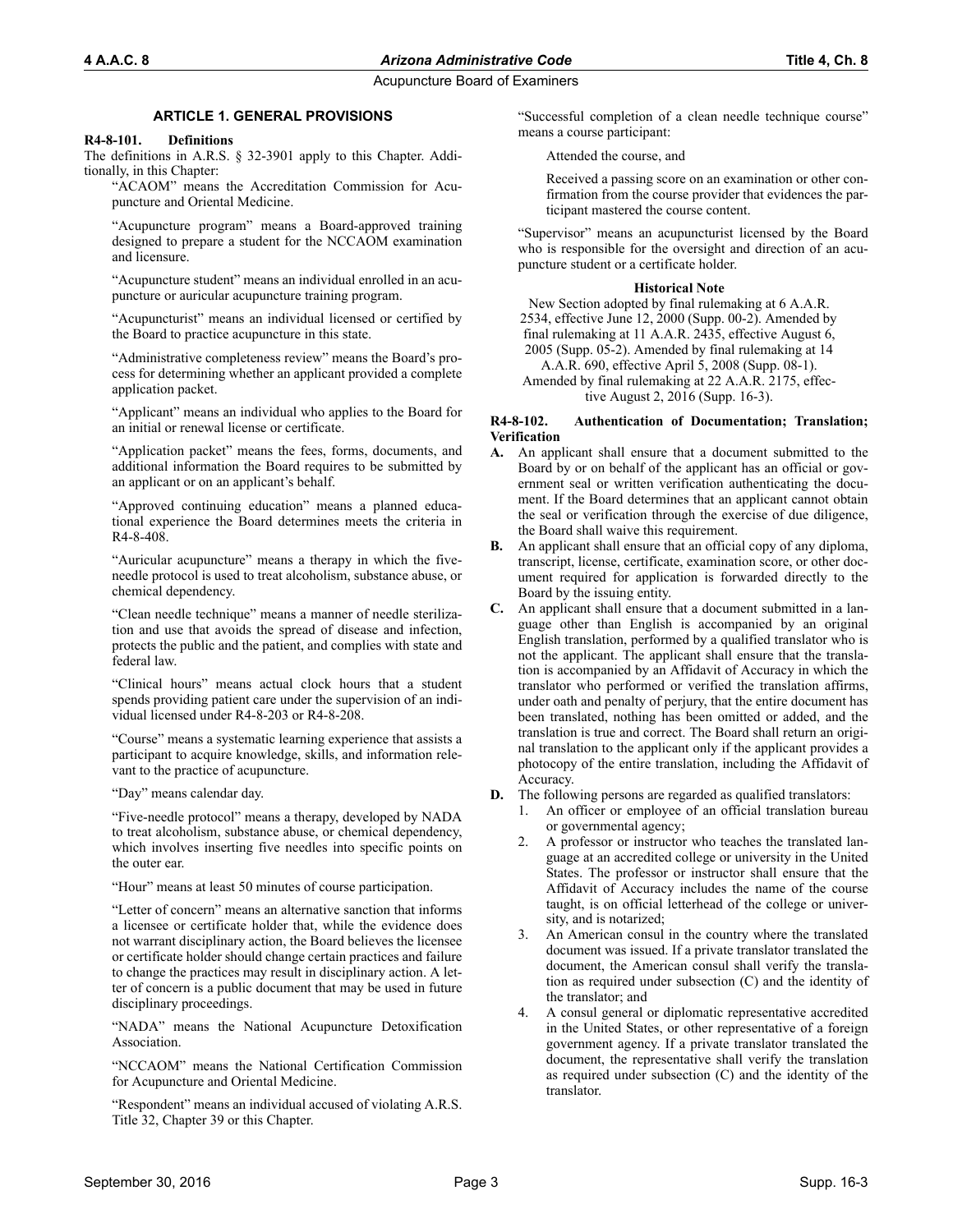### **Historical Note**

New Section adopted by final rulemaking at 6 A.A.R. 2534, effective June 12, 2000 (Supp. 00-2). Amended by final rulemaking at 14 A.A.R. 690, effective April 5, 2008 (Supp. 08-1).

#### **R4-8-103. Change of Mailing Address, E-mail Address, or Telephone Numbers**

The Board shall communicate with a licensee, certificate holder, or a person holding an approval from the Board using the contact information provided to the Board. To ensure timely communication from the Board, a licensee, certificate holder, or person holding an approval from the Board shall notify the Board, in writing, within 30 days of any change of mailing address (giving both the old and the new address), e-mail address, or residential, business, or mobile telephone number.

## **Historical Note**

New Section adopted by final rulemaking at 6 A.A.R. 2534, effective June 12, 2000 (Supp. 00-2). Amended by final rulemaking at 14 A.A.R. 690, effective April 5, 2008 (Supp. 08-1).

### **R4-8-104. Expired**

### **Historical Note**

New Section adopted by final rulemaking at 6 A.A.R. 2534, effective June 12, 2000 (Supp. 00-2). Amended by final rulemaking at 14 A.A.R. 690, effective April 5, 2008 (Supp. 08-1). Section expired under A.R.S. § 41- 1056(E) at 16 A.A.R. 2451, effective December 7, 2010 (Supp. 10-4).

#### **R4-8-105. Time-frames for Licensure, Certification, and Approval**

- **A.** For the purpose of A.R.S. § 41-1073, the Board establishes the time-frames listed in Table 1. An applicant or a person requesting an approval from the Board and the Executive Director of the Board may agree in writing to extend the substantive review and overall time-frames by no more than 25% of the overall time-frame.
- **B.** The administrative completeness review time-frame begins when the Board receives an application packet or a request for approval. During the administrative completeness review time-frame, the Board shall notify the applicant or person requesting approval that the application packet or request for approval is either complete or incomplete. If the application packet or request for approval is incomplete, the Board shall specify in the notice what information is missing.
- **C.** An applicant or person requesting approval whose application packet or request for approval is incomplete, shall submit the missing information to the Board within the time to complete listed in Table 1. Both the administrative completeness review and overall time-frames are suspended from the date of the Board's notice under subsection (B) until the Board receives all of the missing information.
- **D.** Upon receipt of all missing information, the Board shall notify the applicant or person requesting approval that the application

packet or request for approval is complete. The Board shall not send a separate notice of completeness if the Board grants or denies a license, certificate, or approval within the administrative completeness time-frame listed in Table 1.

- **E.** The substantive review time-frame listed in Table 1 begins on the date of the Board's notice of administrative completeness.
- **F.** If the Board determines during the substantive review that additional information is needed, the Board shall send the applicant or person requesting approval a comprehensive written request for additional information.
- **G.** An applicant or person requesting approval who receives a request under subsection (F), shall submit the additional information to the Board within the time for response listed in Table 1. Both the substantive review and overall time-frames are suspended from the date of the Board's request until the Board receives the additional information.
- **H.** An applicant or person requesting approval may receive a 30 day extension of the time provided under subsection  $(C)$  or  $(G)$ by providing written notice to the Board before the time expires. If an applicant or person requesting approval fails to submit to the Board the missing or additional information within the time provided under Table 1 or the time as extended, the Board shall close the applicant's or person's file. To receive further consideration, an applicant or person requesting approval whose file is closed shall re-apply.
- **I.** Within the overall time-frame listed in Table 1, the Board shall:
	- 1. Grant a license, certificate, or approval if the Board determines that the applicant or person requesting approval meets all criteria required by statute and this Chapter; or
	- 2. Deny a license, certificate, or approval if the Board determines that the applicant or person requesting approval does not meet all criteria required by statute and this Chapter.
- **J.** If the Board denies a license, certificate, or approval, the Board shall send the applicant or person requesting approval a written notice explaining:
	- 1. The reason for denial, with citations to supporting statutes or rules;
	- 2. The applicant's or person's right to appeal the denial by filing an appeal under A.R.S. Title 41, Chapter 6, Article 10;
	- 3. The time for appealing the denial; and
	- 4. The applicant's or person's right to request an informal settlement conference.
- **K.** If a time-frame's last day falls on a Saturday, Sunday, or official state holiday, the next business day is the time-frame's last day.

## **Historical Note**

New Section adopted by final rulemaking at 6 A.A.R. 2534, effective June 12, 2000 (Supp. 00-2). Amended by final rulemaking at 11 A.A.R. 2435, effective August 6, 2005 (Supp. 05-2). Amended by final rulemaking at 14 A.A.R. 690, effective April 5, 2008 (Supp. 08-1).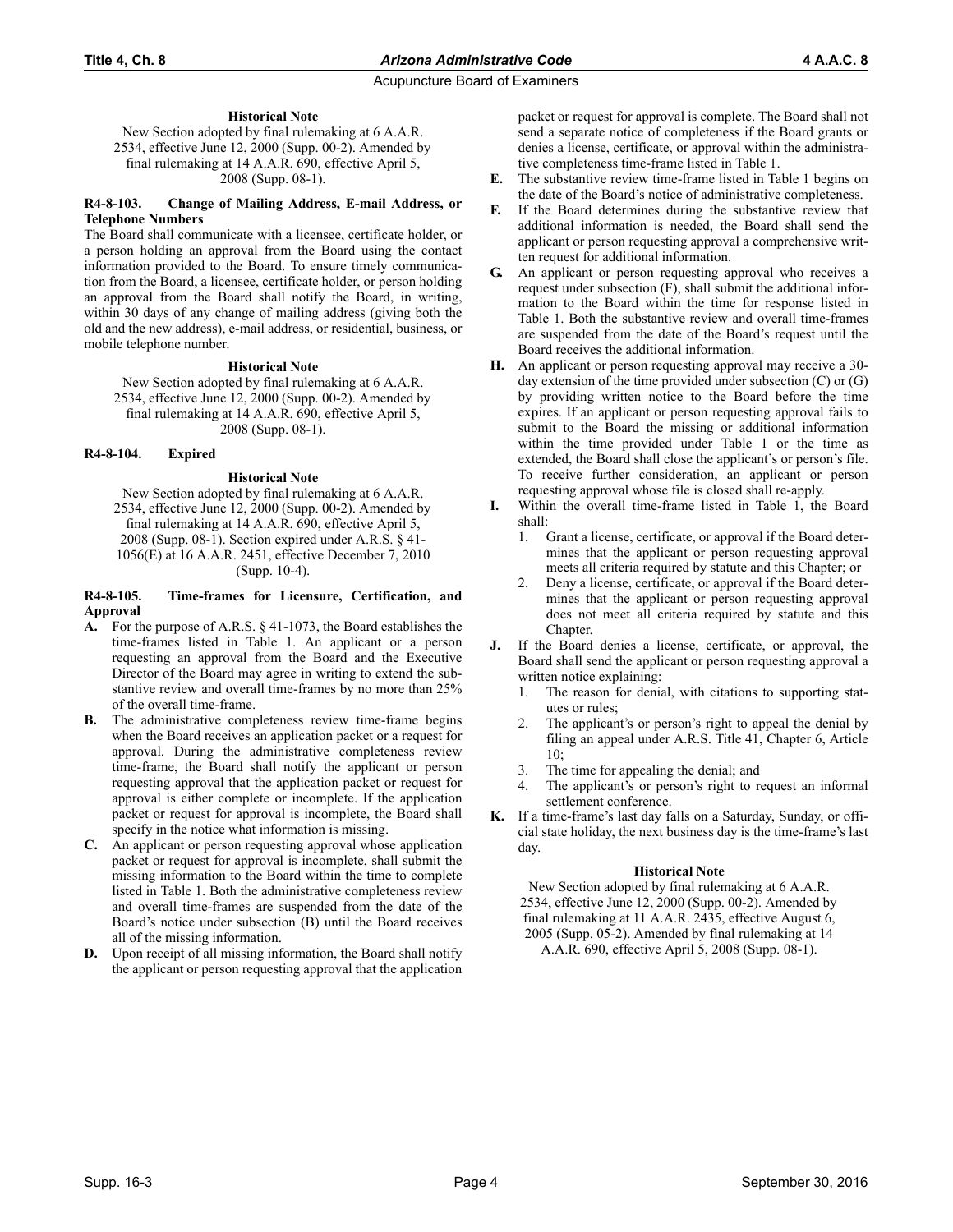| Time-frames (in days) |
|-----------------------|
|                       |

| Type of license, certificate,<br>or approval          | Authority                                     | Administrative<br>Completeness<br>Time-frame | Time to<br>Complete | Substantive<br>Review<br>Time-frame | Time to<br>Respond | Overall<br>Time-frame |
|-------------------------------------------------------|-----------------------------------------------|----------------------------------------------|---------------------|-------------------------------------|--------------------|-----------------------|
| Acupuncture License                                   | A.R.S. § 32-3924;<br>$R4 - 8 - 203$           | 20                                           | 30                  | 40                                  | 30                 | 60                    |
| <b>Visiting Professor</b><br>Certificate              | A.R.S. § 32-3926;<br>R <sub>4</sub> -8-208    | 20                                           | 30                  | 40                                  | 30                 | 60                    |
| Auricular Acupuncture<br>Certificate                  | A.R.S. § 32-3922;<br>$R4 - 8 - 301$           | 20                                           | 30                  | 40                                  | 30                 | 60                    |
| Auricular Acupuncture<br><b>Training Program</b>      | A.R.S. § 32-3922;<br>R <sub>4</sub> -8-401    | 20                                           | 30                  | 40                                  | 30                 | 60                    |
| Acupuncture Program                                   | A.R.S. § 32-3924(2);<br>R4-8-403              | 20                                           | 30                  | 40                                  | 30                 | 60                    |
| Clinical Training Program                             | A.R.S. § 32-3924(2);<br>R <sub>4</sub> -8-403 | 20                                           | 30                  | 40                                  | 30                 | 60                    |
| Clean Needle Technique<br>Course                      | A.R.S. § 32-3924;<br>R4-8-402                 | 20                                           | 30                  | 40                                  | 30                 | 60                    |
| Continuing Education<br>Approval                      | A.R.S. § 32-3925;<br>R4-8-409                 | 20                                           | 30                  | 40                                  | 30                 | 60                    |
| Renewal of License or<br>Certificate                  | A.R.S. § 32-3925;<br>R4-8-204 or R4-8-<br>303 | 20                                           | 30                  | 40                                  | 30                 | 60                    |
| <b>Extension of Visiting</b><br>Professor Certificate | A.R.S. § 32-<br>3926(C); R4-8-208             | 20                                           | 30                  | 40                                  | 30                 | 60                    |
| Reinstatement of License                              | A.R.S. § 32-<br>3925(D); R4-8-205             | 20                                           | 30                  | 40                                  | 30                 | 60                    |

**Historical Note**

New Table adopted by final rulemaking at 6 A.A.R. 2534, effective June 12, 2000 (Supp. 00-2). Table 1 amended by final rulemaking at 11 A.A.R. 2435, effective August 6, 2005 (Supp. 05-2). Table 1 amended by final rulemaking at 14 A.A.R. 690, effective April 5, 2008 (Supp. 08-1). Table 1 amended by final rulemaking at 22 A.A.R. 2175, effective August 2, 2016 (Supp. 16- 3).

## **R4-8 106. Fees**

- **A.** Under the authority provided at A.R.S. § 32-3927, the Board establishes and shall collect the following fees:
	- 1. Application for an acupuncture license: \$150;
	- 2. Issuance of an initial acupuncture license: \$275;
	- 3. Renewal of an acupuncture license: \$275;
	- 4. Additional fee for late renewal of an acupuncture license: \$100;
	- 5. Application for an auricular acupuncture certificate: \$75;
	- 6. Issuance of an initial auricular acupuncture certificate:  $$75:$
	- 7. Renewal of an auricular acupuncture certificate: \$75;
	- 8. Visiting professor certificate: \$600;
	- 9. Extension of a visiting professor certificate: \$600; and
- 10. Duplicate license or certificate: \$50. **B.** Except as provided in subsections (B)(1) through (B)(3) or as required under A.R.S. § 41-1077, all fees are nonrefundable. The Board shall refund the fee paid under subsection (A)(2) or  $(A)(6)$  if:
	- 1. The Board denies a license or certificate to an applicant,
	- 2. The Board closes the file of an applicant under R4-8-105, or
	- 3. An applicant withdraws an application.

## **Historical Note**

New Section adopted by final rulemaking at 6 A.A.R. 2534, effective June 12, 2000 (Supp. 00-2). Amended by final rulemaking at 14 A.A.R. 690, effective April 5, 2008 (Supp. 08-1).

## **R4-8-107. Materials Incorporated by Reference**

- **A.** The Board incorporates the following material by reference:
	- 1. "NADA Registered Trainer Resource Manual," 1999, published by the National Acupuncture Detoxification Association, 3220 N Street NW #275, Washington, D.C. 20007;
	- 2. "Clean Needle Technique Manual for Acupuncturists," 5th edition, 2004, published by the National Acupuncture Foundation, P.O. Box 137, Chaplin, CT 06235; and
	- 3. "Accreditation Handbook," Part One, 2005, published by the Accreditation Commission for Acupuncture and Oriental Medicine, Maryland Trade Center #3, 7501 Greenway Center Drive, Suite 260, Greenbelt, MD 20770.
- **B.** The materials incorporated by reference under subsection (A) contain no later editions or amendments and are on file with the Board.

## **Historical Note**

New Section made by final rulemaking at 14 A.A.R. 690, effective April 5, 2008 (Supp. 08-1).

## **ARTICLE 2. ACUPUNCTURE LICENSING; VISITING PROFESSOR CERTIFICATE**

**R4-8-201. Renumbered**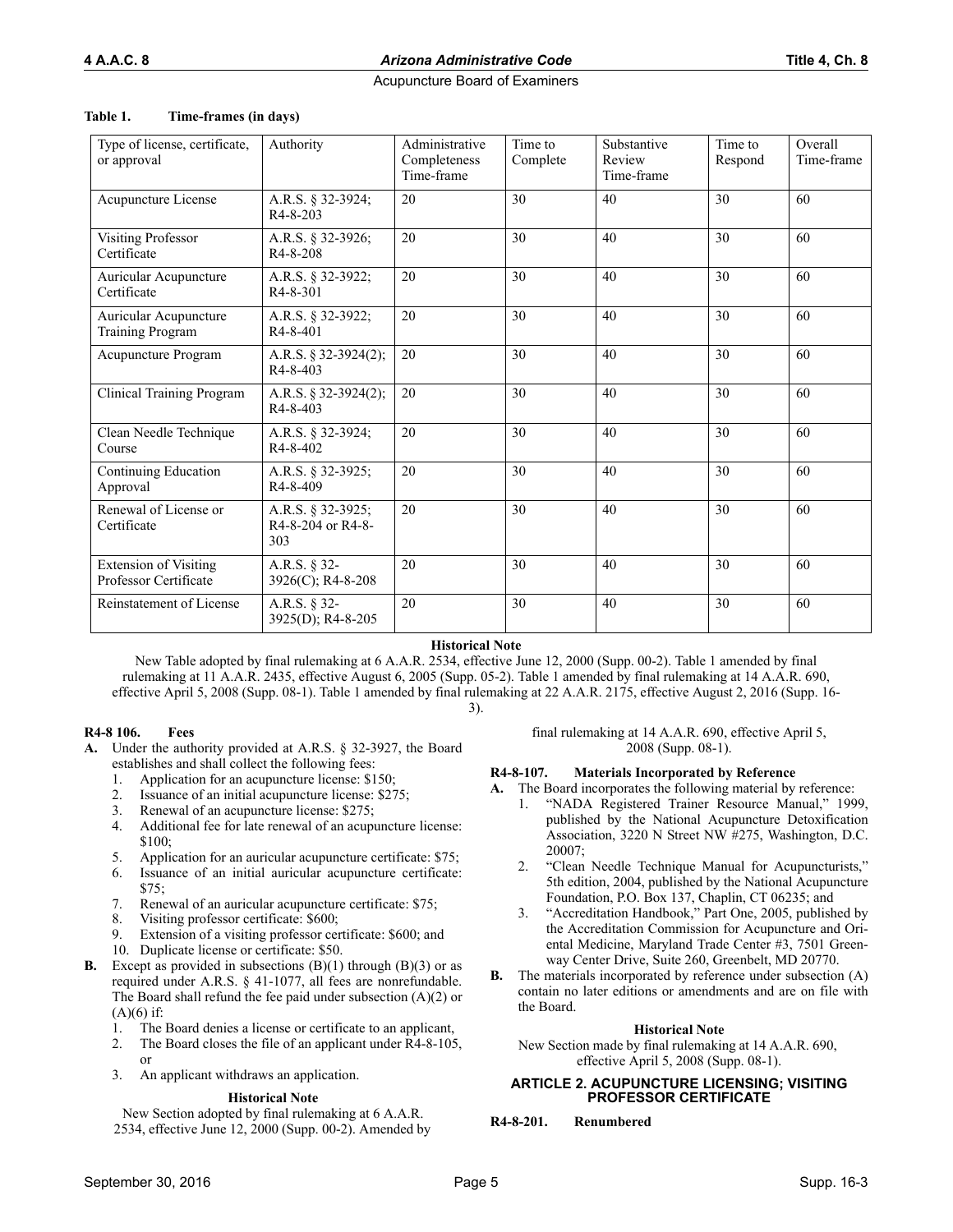## **Historical Note**

New Section adopted by final rulemaking at 6 A.A.R. 2534, effective June 12, 2000 (Supp. 00-2). Former Section R4-8-201 renumbered to R4-8-301 by final rulemaking at 14 A.A.R. 690, effective April 5, 2008 (Supp. 08- 1).

### **R4-8-202. Renumbered**

### **Historical Note**

New Section adopted by final rulemaking at 6 A.A.R. 2534, effective June 12, 2000 (Supp. 00-2). Former Section R4-8-202 renumbered to R4-8-302 by final rulemaking at 14 A.A.R. 690, effective April 5, 2008 (Supp. 08-

1).

#### **R4-8-203. Application for Acupuncture License**

- **A.** To be licensed to practice acupuncture, an applicant shall submit an application packet to the Board that includes:
	- 1. An application, on a form provided by the Board, that provides the following information about the applicant:
		- a. Name;
		- b. Other names by which the applicant has been known;
		- c. Date of birth;
		- d. Social Security number;
		- e. Home, business, and e-mail addresses;
		- f. Home, business, and mobile telephone numbers;
		- g. A statement of whether the applicant has ever been permitted by law to practice a health-care profession in this or another state, territory, or district of the United States, or another country or subdivision of another country, and if so:
			- i. A list of the jurisdictions in which the applicant has been permitted by law to practice a healthcare profession;
			-
			- ii. The number of each license;<br>iii. The date each license was is The date each license was issued;
			- iv. The date each license expired or expires;
			- v. Limitations, if any, for each license;
			- vi. Whether each license was granted by endorsement, examination, or another means;
		- h. A statement of whether the applicant is certified by the NCCAOM, and if so, whether the certification is active and current, and the dates of issuance and expiration;
		- If not certified by the NCCAOM, a statement of whether the applicant:
			- i. Has passed all the following NCCAOM modules: Point Location; Foundations of Oriental Medicine; Biomedicine; and Acupuncture; or
			- ii. Has passed the State of California Acupuncture Licensing Examination;
		- j. A statement of whether the applicant has completed an acupuncture program accredited within the United States or another country or subdivision of another country, and if so, the date of program completion;
		- k. A statement of whether the applicant has ever had a licensing authority of another state, district, or territory of the United States, or another country or subdivision of another country, deny the applicant a license or certificate to practice acupuncture, and if so, the name of the jurisdiction denying a license or certificate, date of the denial, and an explanation of the circumstances;
		- l. A statement of whether the applicant has ever had a licensing authority of another state, district, or terri-

tory of the United States, or another country or subdivision of another country, revoke, suspend, limit, restrict, or take any other action regarding the applicant's license or certificate to practice acupuncture, and if so, the name of the jurisdiction taking the action, the action taken, date of the action, and an explanation of the circumstances;

- m. A statement of whether the applicant has ever been convicted of a crime, including driving under the influence of drugs or alcohol, other than a minor traffic offense, and if so, the name of the jurisdiction in which convicted, the nature of the crime, date of the conviction, and current status;
- n. A statement of whether the applicant has ever had a claim for malpractice or a lawsuit filed against the applicant alleging professional malpractice or negligence in the practice of acupuncture, and if so, the claim or case number, date of the claim or lawsuit, the matters alleged, and whether the claim or lawsuit is still pending or the manner in which it was resolved;
- o. A statement of whether the applicant has any condition that may impair the applicant's ability to practice acupuncture safely and skillfully, and if so, the nature of the condition and any accommodations necessary;
- p A statement of whether the applicant has ever resigned, voluntarily or involuntarily, from a healthcare facility while under investigation, and if so, the name of the health-care facility, the date of the resignation, and an explanation of the circumstances; and
- q. A statement of whether the applicant has ever had a health-care facility terminate, restrict, or take any other action regarding the applicant's employment, professional training, or privileges, and if so, the name of the health-care facility, the date of the action, and an explanation of the circumstances;
- 2. An official record or document that relates to the applicant's explanation of an item under subsections  $(A)(1)(k)$ through  $(A)(1)(q)$ ;
- 3. Documentation of one of the following:
	- a. Certification from the NCCAOM or its successor;
	- b. Certification by another certifying body recognized by the Board;
	- c. Certification as a result of passing a licensing or certifying examination in acupuncture; or
	- d. Authorization by law to practice acupuncture in another state, district, or territory of the United States, or another country or subdivision of another country with licensing standards substantially similar to those in this Chapter that has not been revoked;
- 4. Documentation of successfully completing a Boardapproved clean needle technique course. A copy of the certificate of completion showing the name of the course and the date on and location at which the course was completed is acceptable documentation;
- 5. A 2" X 2" photograph, taken within the last year, that shows the front of the applicant's face;
- 6. A completed Arizona Statement of Citizenship and Alien Status for State Public Benefits, which is a form available from the Board; and
- 7. A complete set of fingerprints that meet the criteria of the Federal Bureau of Investigation and are taken by a law enforcement agency or other qualified entity;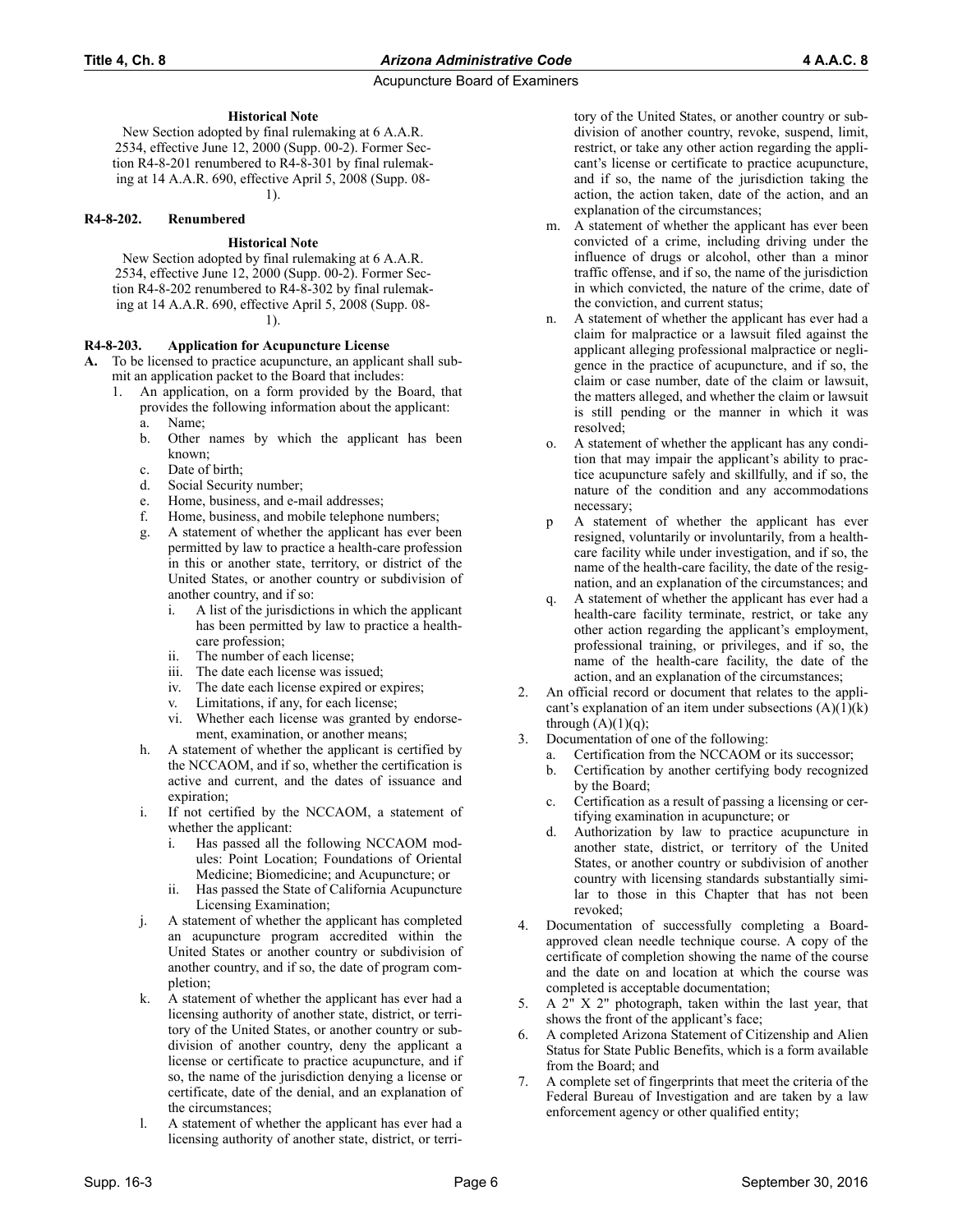- 8. The amount charged by the Department of Public Safety to process fingerprints for a state and federal criminal records check; and
- 9. The application and initial licensing fees prescribed by the Board under R4-8-106(A)(1) and (A)(2).
- **B.** In addition to the materials required under subsection (A), an applicant shall provide evidence that the applicant completed at least 1,850 hours of training in acupuncture, including at least 800 clinical hours, by having submitted directly to the Board an official transcript from each school at which the applicant attended a Board-approved acupuncture program showing:
	- 1. The name and address of the school,
	- 2. The dates on which the applicant attended the school,
	- 3. The courses and clinical training completed by the applicant,
	- 4. The number of hours in each course or clinical training,
	- 5. The grade or score obtained by the applicant in each course or clinical training, and
	- 6. Whether the applicant received a diploma or degree from the school.
- **C.** In addition to complying with subsections (A) and (B), an applicant shall sign, date, and have notarized an affidavit that indicates all information provided in the application packet, including any accompanying documents submitted by or on behalf of the applicant, are true, complete, and correct.

### **Historical Note**

New Section adopted by final rulemaking at 6 A.A.R. 2534, effective June 12, 2000 (Supp. 00-2). Amended by final rulemaking at 14 A.A.R. 690, effective April 5, 2008 (Supp. 08-1). Amended by final rulemaking at 22 A.A.R. 2175, effective August 2, 2016 (Supp. 16-3).

## **R4-8-204. Renewal of an Acupuncture License**

- **A.** An acupuncture license expires 12 months after the date issued.
- **B.** The Board shall provide a licensee with 60-days notice of the need to renew. It is the responsibility of the licensee to renew timely. Failure to receive notice of the need to renew does not excuse failure to renew timely.
- **C.** If a licensee fails to submit a renewal application packet as described in subsection (D) on or before the expiration date, the licensee shall cease the practice of acupuncture.
- **D.** To renew an acupuncture license, a licensee shall submit to the Board:
	- 1. A renewal application that provides the following information about the licensee:
		- a. Name;
		- b. License number;
		- c. Business name;
		- d. Home, business, and e-mail addresses;
		- e. Home, business, and mobile telephone numbers;
		- f. A statement of whether during the last 12 months a licensing authority of another state, district, or territory of the United States or another country or subdivision of another country denied the licensee a license or certificate to practice acupuncture and if so, the name of the jurisdiction denying a license or certificate, date of the denial, and an explanation of the circumstances;
		- g. A statement of whether during the last 12 months a licensing authority of another state, district, or territory of the United States or another country or subdivision of another country revoked, suspended,

limited, restricted, or took other action regarding the license of the licensee and if so, the name of the jurisdiction taking action against the license, the action taken, date of the action, and an explanation of the circumstances;

- h. A statement of whether during the last 12 months the licensee has been convicted of a crime, including driving under the influence of drugs or alcohol, other than a minor traffic offense, and if so, the name of the jurisdiction in which convicted, the nature of the crime, date of the conviction, and current status;
- i. A statement of whether during the last 12 months a claim for malpractice or a lawsuit was filed against the licensee alleging professional malpractice or negligence in the practice of acupuncture, and if so, the claim or case number, date of the claim or lawsuit, the matters alleged, and whether the claim or lawsuit is still pending or the manner in which it was resolved;
- j. A statement of whether during the last 12 months the licensee has any condition that may impair the licensee's ability to practice acupuncture safely and skillfully, and if so, the nature of the condition and any accommodations necessary;
- k. A statement of whether during the last 12 months the licensee resigned, voluntarily or involuntarily, from a health-care facility while under investigation, and if so, the name of the health-care facility, the date of the resignation, and an explanation of the circumstances; and
- l. A statement of whether during the last 12 months the licensee had a health-care facility terminate, restrict, or take any other action regarding the licensee's employment, professional training, or privileges, and if so, the name of the health-care facility, the date of the action, and an explanation of the circumstances;
- 2. An affirmation that the licensee completed the continuing education required under R4-8-206;
- 3. An affirmation that the licensee is in compliance with the requirements at A.R.S. § 32-3211;
- 4. A completed Arizona Statement of Citizenship and Alien Status for State Public Benefits, which is a form available from the Board;
- The renewal fee required under  $R4-8-106(A)(3)$ ; and
- 6. The licensee's dated signature affirming that the information provided is accurate, true, and complete.

### **Historical Note**

New Section adopted by final rulemaking at 6 A.A.R.

2534, effective June 12, 2000 (Supp. 00-2). Amended by final rulemaking at 14 A.A.R. 690, effective April 5,

## 2008 (Supp. 08-1).

## **R4-8-205. Reinstatement of an Acupuncture License**

- **A.** An individual whose acupuncture license expires because of failure to renew timely under R4-8-204(D) may apply to the Board for reinstatement of the acupuncture license by submitting, within 60 days after expiration of the license:
	- 1. The application packet described under R4-8-204(D);
	- 2. A sworn affidavit that the individual has not practiced acupuncture since the license expired; and
	- 3. The fee prescribed under R4-8-106(A)(4) for late renewal of an acupuncture license.
- **B.** The Board shall not reinstate an acupuncture license that expires more than 60 days before the former licensee complies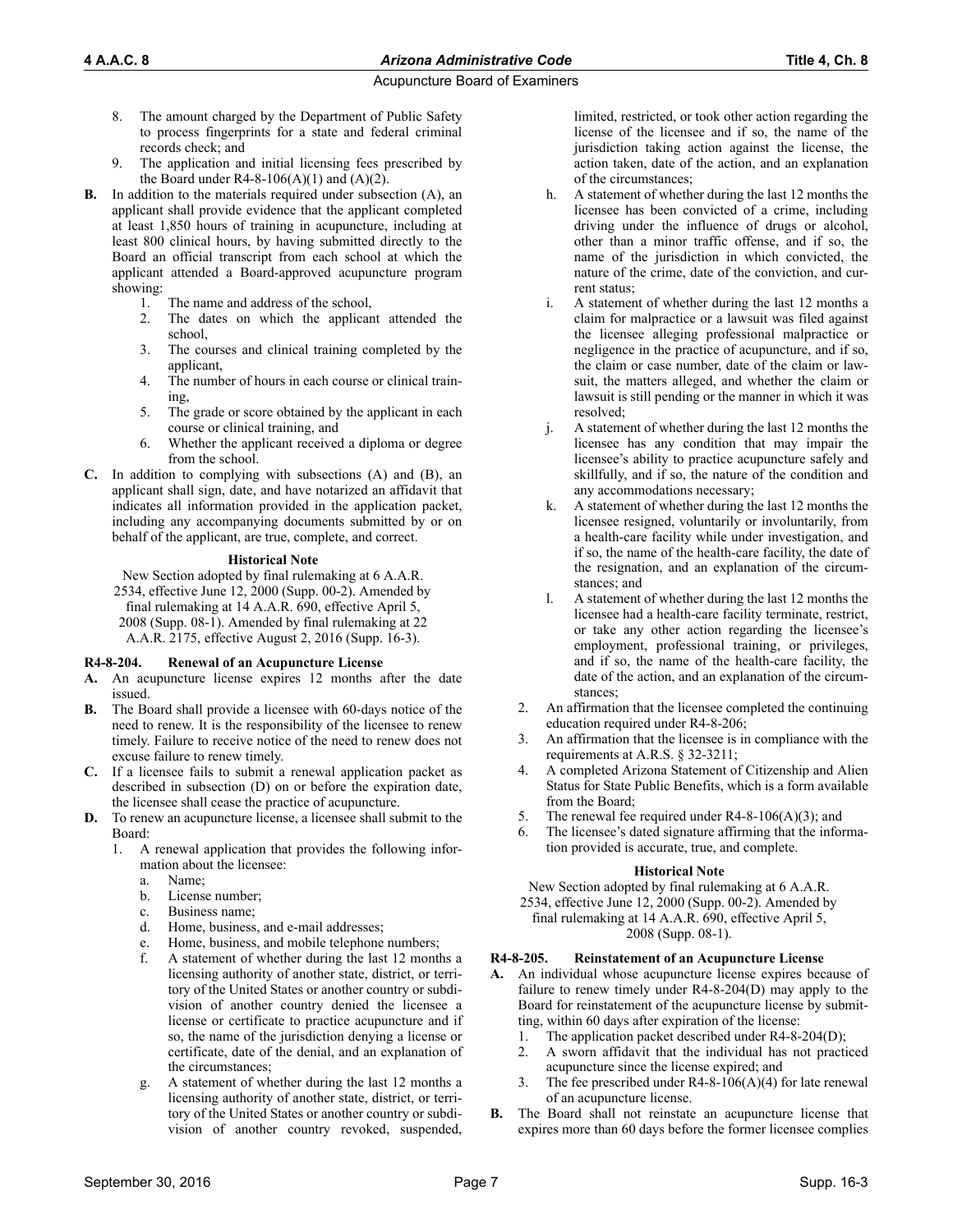with subsection (A). If an acupuncture license is expired for more than 60 days, the former licensee may apply for licensure by complying with R4-8-203.

### **Historical Note**

New Section adopted by final rulemaking at 6 A.A.R. 2534, effective June 12, 2000 (Supp. 00-2). Former R4-8- 205 renumbered to R4-8-206; new R4-8-205 renumbered from R4-8-206 and amended by final rulemaking at 14 A.A.R. 690, effective April 5, 2008 (Supp. 08-1).

### **R4-8-206. Continuing Education Requirement**

- **A.** A licensee shall complete at least 15 hours of approved continuing education per year.
- **B.** The Board shall award hours in an approved continuing education as follows:
	- 1. Seminar or workshop: One hour of continuing education for each contact hour;
	- 2. Course at an accredited educational institution: 15 hours of continuing education for each semester hour;
	- 3. Self-study, online, or correspondence course: Hours of continuing education determined by the course provider;
	- 4. Teaching an approved continuing education: One hour of continuing education for each hour taught;
	- 5. Having an article on the practice of acupuncture or traditional East-Asian medicine published in a peer-reviewed professional journal or in a text book: 15 hours of continuing education;
	- 6. Attending a Board meeting: One hour for attending one meeting during a year; and
	- 7. Having a text book published relating to the practice of acupuncture or traditional East-Asian medicine: 15 hours of continuing education.
- **C.** The Board shall limit the number of hours of approved continuing education awarded as follows:
	- No more than 30 percent of the required hours may be obtained from teaching an approved continuing education. Hours may be obtained from teaching a particular approved continuing education only once during each year. No hours may be obtained from participating as a member of a panel at an approved continuing education; and
	- 2. Hours that exceed the maximum required during a year may not be carried over to a subsequent year.
- **D.** A licensee shall obtain a certificate or other evidence of attendance from the provider of each approved continuing education attended that includes the following:
	- 1. Name of the licensee;
	- 2. License number of the licensee;
	- 3. Name of the approved continuing education;
	- 4. Name of the continuing education provider;
	- 5. Name of the entity that approved the continuing education;
	- 6. Date, time, and location of the approved continuing education; and
	- 7. Number of hours of approved continuing education.
- **E.** A licensee shall maintain the evidence of attendance described in subsection (D) for two years and make the evidence available to the Board under R4-8-207 and as otherwise required under this Chapter.

#### **Historical Note**

New Section adopted by final rulemaking at 6 A.A.R. 2534, effective June 12, 2000 (Supp. 00-2). Former R4-8- 206 renumbered to R4-8-205; new R4-8-206 renumbered

from R4-8-205 and amended by final rulemaking at 14 A.A.R. 690, effective April 5, 2008 (Supp. 08-1).

#### **R4-8-207. Audit of Compliance and Sanction for Noncompliance with Continuing Education Requirement**

When notice of the need to renew a license is provided, the Board shall also provide notice of an audit of continuing education records to a random sample of licensees. A licensee subject to a continuing education audit shall submit the documentation required under R4- 8-206(D) at the same time that the licensee submits the renewal application packet required under R4-8-204(D). If a licensee fails to submit the required documentation with the renewal application packet before the date of expiration, the license expires.

### **Historical Note**

New Section adopted by final rulemaking at 6 A.A.R.

2534, effective June 12, 2000 (Supp. 00-2). Amended by

final rulemaking at 14 A.A.R. 690, effective April 5, 2008 (Supp. 08-1).

#### **R4-8-208. Application for Visiting Professor Certificate; Extension of Visiting Professor Certificate**

- **A.** To obtain a visiting professor certificate, an applicant shall submit to the Board:
	- 1. The application form required under R4-8-203(A) and a signed verification that the information provided is accurate, true, and complete;
	- The fee required under  $R4-8-106(A)(8)$ ;
	- 3. Documentation of at least five years of experience in the practice of acupuncture;
	- Evidence of skill and training in the subject that the applicant will be teaching, including one of the following:
		- a. Documentation from a college or university of experience, education, or other training in the subject the applicant will be teaching;
		- b. Documentation of experience in teaching the same or similar subject matter content within the two years before the application; or
		- c. Documentation of one year of experience within the last two years in the specialized area in which the applicant is teaching; and
	- 5. A detailed plan outlining the duties of the visiting professor.
- **B.** A visiting professor certificate is valid for one year from the date issued. To extend a visiting professor certificate for another year, the certificate holder shall, at least 30 days before the certificate expires, submit to the Board an application for extension. An application for extension includes:
	- 1. The renewal application form described in R4-8-  $204(D)(1)$  including a signed verification that the information provided is accurate, true, and complete;
	- 2. A letter on official letterhead from an official of the school of acupuncture at which the visiting professor will be teaching requesting that the extension be granted; and
	- 3. The fee required under R4-8-106(A)(9).
- **C.** The Board shall not extend a visiting professor certificate more than twice.

## **Historical Note**

New Section adopted by final rulemaking at 6 A.A.R. 2534, effective June 12, 2000 (Supp. 00-2). Amended by

final rulemaking at 14 A.A.R. 690, effective April 5, 2008 (Supp. 08-1).

**R4-8-209. Repealed**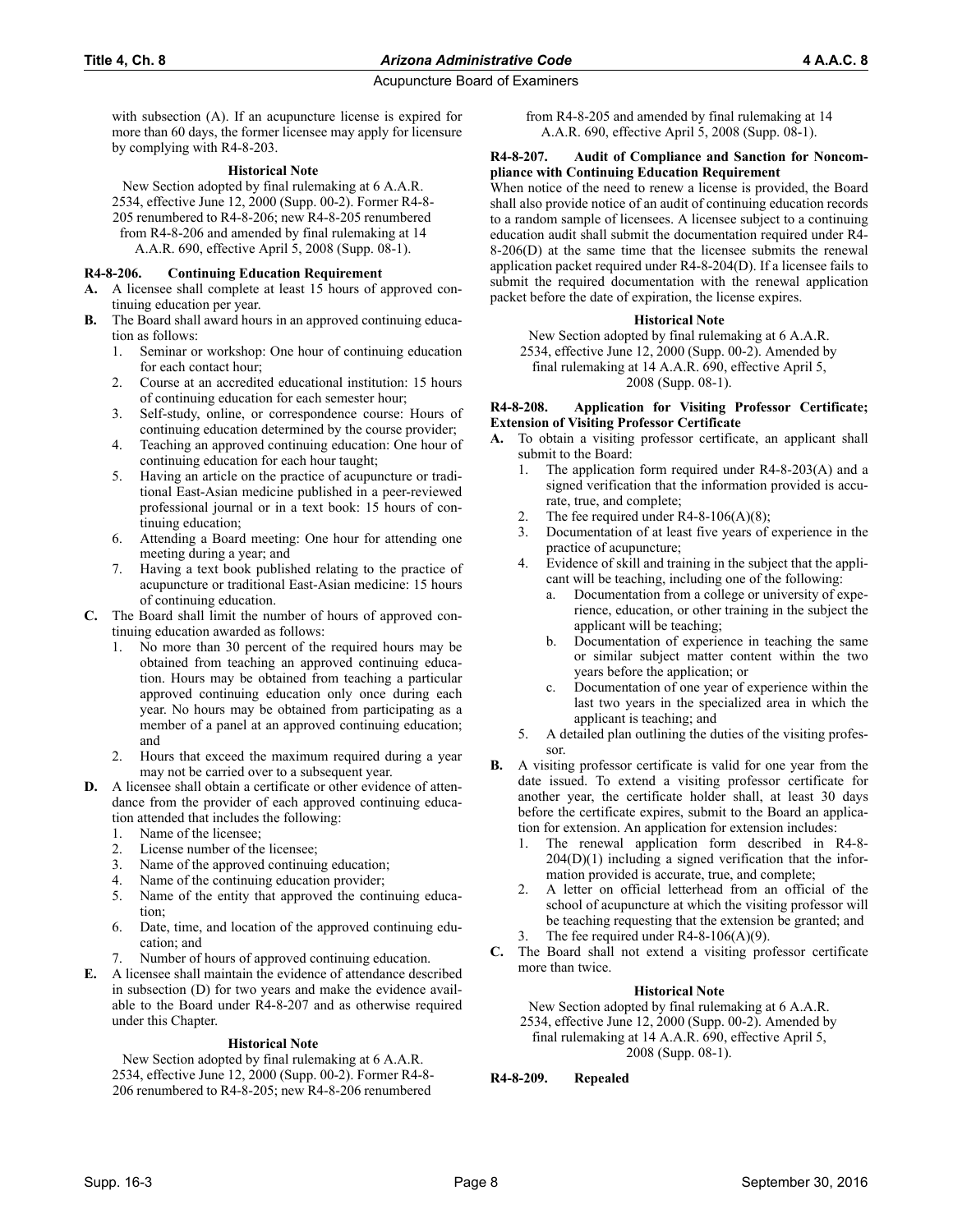## **Historical Note**

New Section adopted by final rulemaking at 6 A.A.R. 2534, effective June 12, 2000 (Supp. 00-2). Section automatically repealed on January 31, 2001 (Supp. 02-3).

## **R4-8-210. Repealed**

## **Historical Note**

New Section adopted by final rulemaking at 6 A.A.R. 2534, effective June 12, 2000 (Supp. 00-2). Section automatically repealed on January 31, 2001 (Supp. 02-3).

#### **ARTICLE 3. AURICULAR ACUPUNCTURE CERTIFICATION**

#### **R4-8-301. Application for Auricular Acupuncture Certificate**

To be certified as an auricular acupuncturist to provide auricular acupuncture services in a Board-approved alcoholism, substance abuse, or chemical dependency program, an applicant shall submit an application packet to the Board that includes:

- 1. An application, on a form provided by the Board, that provides the following information about the applicant:
	- a. Name;
	- b. Other names by which the applicant has been known;
	- c. Date of birth;
	- d. Social Security number;
	- e. Home, business, and e-mail addresses;
	- f. Home, business, and mobile telephone numbers;
	- g. A statement of whether the applicant has ever been permitted by law to practice auricular acupuncture in another state, territory, or district of the United States, or another country or subdivision of another country, and if so:
		- i. A list of the jurisdictions in which the applicant has been permitted by law to practice auricular acupuncture;
		- ii. The number of each license or certificate;
		- iii. The date each license or certificate was issued; iv. The date each license or certificate expired or expires;
		- v. Limitations, if any, for each license or certificate;
		- vi. Current status of each license or certificate; and
		- vii. Whether each license or certificate was granted by endorsement, examination, or another means;
	- h. A statement of whether the applicant has ever had a licensing authority of another state, district, or territory of the United States, or another country or subdivision of another country, deny the applicant a license or certificate to practice auricular acupuncture, and if so, the name of the jurisdiction denying a license or certificate, date of the denial, and an explanation of the circumstances;
	- i. A statement of whether the applicant has ever had a licensing authority of another state, district, or territory of the United States, or another country or subdivision of another country, revoke, suspend, limit, restrict, or take any other action regarding the applicant's license or certificate to practice auricular acupuncture, and if so, the name of the jurisdiction taking the action, the action taken, date of the action, and an explanation of the circumstances;
	- j. A statement of whether the applicant has ever been convicted of a crime, including driving under the influence of drugs or alcohol, other than a minor

traffic offense, and if so, the name of the jurisdiction in which convicted, the nature of the crime, date of the conviction, and current status;

- k. A statement of whether the applicant has ever had a claim for malpractice or a lawsuit filed against the applicant alleging professional malpractice or negligence in the practice of auricular acupuncture, and if so, the claim or case number, date of the claim or lawsuit, the matters alleged, and whether the claim or lawsuit is still pending or the manner in which it was resolved;
- l. A statement of whether the applicant has any condition that may impair the applicant's ability to practice auricular acupuncture safely and skillfully, and if so, the nature of the condition and any accommodations necessary;
- m. A statement of whether the applicant has ever resigned, voluntarily or involuntarily, from a healthcare facility while under investigation, and if so, the name of the health-care facility, the date of the resignation, and an explanation of the circumstances; and
- n. A statement of whether the applicant has ever had a health-care facility terminate, restrict, or take any other action regarding the applicant's employment, professional training, or privileges, and if so, the name of the health-care facility, the date of the action, and an explanation of the circumstances;
- 2. An official record or document that relates to the applicant's explanation of an item under subsections (1)(h) through  $(1)(n)$ ;
- 3. The application and initial certification fees prescribed by the Board under R4-8-106(A)(5) and (A)(6);
- Documentation of successfully completing a Boardapproved:
	- a. Training program in auricular acupuncture for the treatment of alcoholism, substance abuse, or chemical dependency. A copy of the certificate of completion showing the name, date, and location of the course is acceptable documentation; and
	- b. Clean needle technique course. A copy of the certificate of completion showing the name, date, and location of the course is acceptable documentation;
- 5. The name, license number, and telephone number of the Arizona licensed acupuncturist who will supervise the applicant if the applicant is certified;
- 6. A 2" X 2" photograph, taken within the last year, that shows the front of the applicant's face and that the applicant signs on the back or the white frame around the photograph;
- 7. A completed Arizona Statement of Citizenship and Alien Status for State Public Benefits, which is a form available from the Board; and
- The applicant's dated and notarized signature affirming that the information provided in the application, including any accompanying documents submitted by or on behalf of the applicant, are true and complete.

## **Historical Note**

New Section adopted by final rulemaking at 6 A.A.R. 2534, effective June 12, 2000 (Supp. 00-2). Section R4-8- 301 recodified to R4-8-401 at 13 A.A.R. 482, effective January 24, 2007 (Supp. 07-1). New R4-8-301 renumbered from R4-8-201 and amended by final rulemaking at 14 A.A.R. 690, effective April 5, 2008 (Supp. 08-1).

**R4-8-302. Requirements for the Practice of Auricular Acupuncture**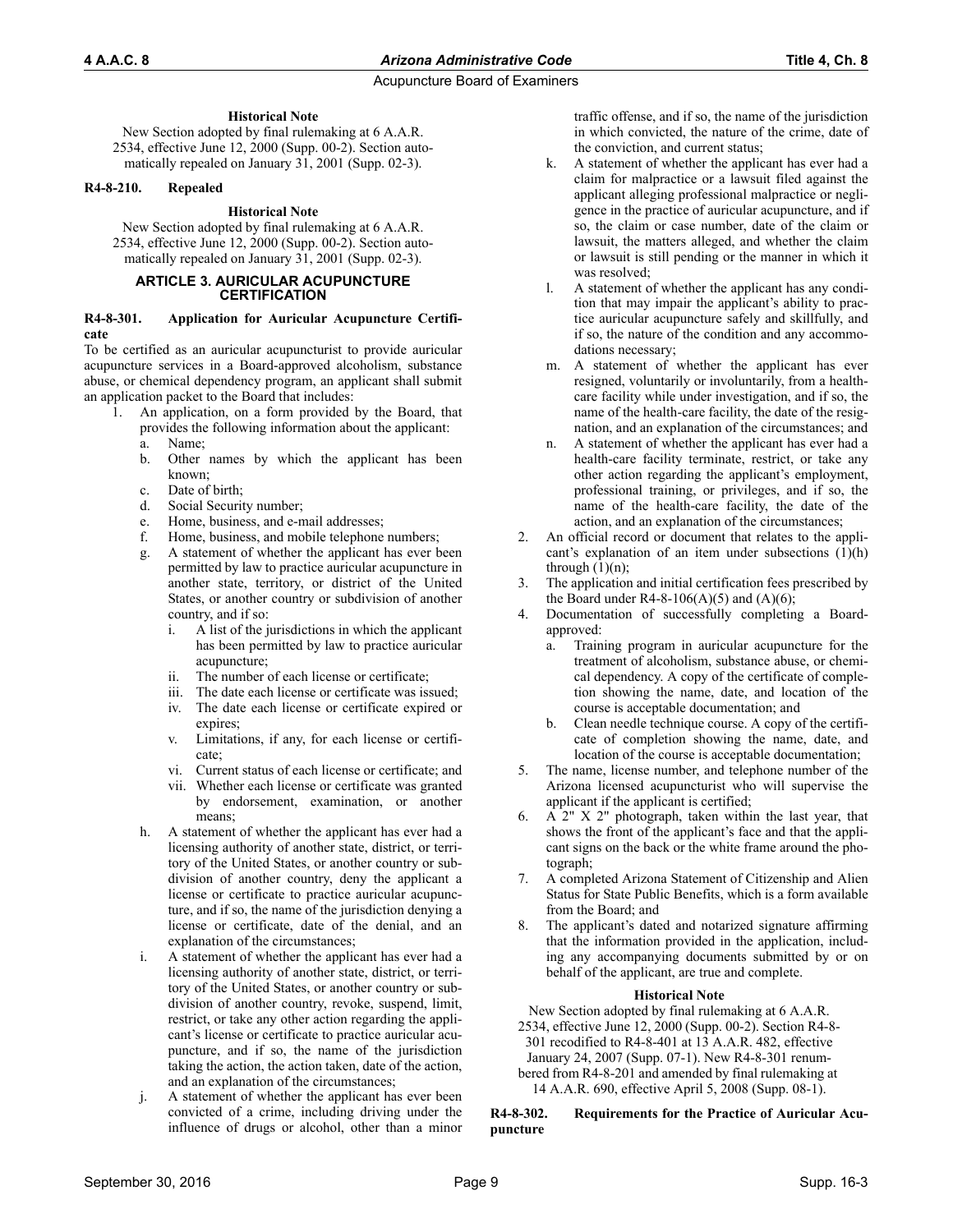- **A.** A holder of an auricular acupuncture certificate shall provide auricular acupuncture services only in an alcoholism, substance abuse, or chemical dependency program approved by the Board or the state or federal government.
- **B.** A holder of an auricular acupuncture certificate shall provide auricular acupuncture services only under the supervision of an individual licensed under A.R.S. § 32-3924 and R4-8-203.
- **C.** The Board approves an alcoholism, substance abuse, or chemical dependency program that provides services and is licensed by the Arizona Department of Health Services as a behavioral health agency under A.R.S. Title 36, Chapter 4.

## **Historical Note**

New Section adopted by final rulemaking at 6 A.A.R. 2534, effective June 12, 2000 (Supp. 00-2). Section R4-8- 302 recodified to R4-8-402 at 13 A.A.R. 482, effective January 24, 2007 (Supp. 07-1). New R4-8-302 renumbered from R4-8-202 and amended by final rulemaking at 14 A.A.R. 690, effective April 5, 2008 (Supp. 08-1).

### **R4-8-303. Renewal of an Auricular Acupuncture Certificate**

- **A.** An auricular acupuncture certificate expires 12 months after the date issued.
- **B.** The Board shall provide a certificate holder with 60-days notice of the need to renew. It is the responsibility of the certificate holder to renew timely. Failure to receive notice of the need to renew does not excuse failure to renew timely.
- **C.** If a certificate holder fails to submit a renewal application packet as described in subsection (D) on or before the expiration date, the certificate holder shall cease the practice of auricular acupuncture.
- **D.** To renew an auricular acupuncture certificate, a certificate holder shall submit to the Board:
	- 1. A renewal application that provides the following information listed about the certificate holder:
		- a. Name;
		- b. Certificate number;
		- c. Renewal date;
		- d. The name, address, and telephone number of the alcoholism, substance abuse, or chemical dependency facility at which the certificate holder works;
		- e. Residential and e-mail addresses;
		- f. Residential and mobile telephone numbers;
		- g. A statement of whether during the last 12 months a licensing authority of another state, district, or territory of the United States or another country or subdivision of another country denied the certificate holder a license or certificate to practice auricular acupuncture and if so, the name of the jurisdiction denying a license or certificate, date of the denial, and an explanation of the circumstances;
		- h. A statement of whether during the last 12 months a licensing authority of another state, district, or territory of the United States or another country or subdivision of another country revoked, suspended, limited, restricted, or took other action regarding the license or certificate of the certificate holder and if so, the name of the jurisdiction taking action, the action taken, date of the action, and an explanation of the circumstances;
		- i. A statement of whether during the last 12 months the certificate holder has been convicted of a crime, including driving under the influence of drugs or alcohol, other than a minor traffic offense, and if so, the name of the jurisdiction in which convicted, the

nature of the crime, date of the conviction, and current status;

- j. A statement of whether during the last 12 months a claim for malpractice or a lawsuit was filed against the certificate holder alleging professional malpractice or negligence in the practice of auricular acupuncture, and if so, the claim or case number, date of the claim or lawsuit, the matters alleged, and whether the claim or lawsuit is still pending or the manner in which it was resolved;
- k. A statement of whether during the last 12 months the certificate holder has any condition that may impair the certificate holder's ability to practice auricular acupuncture safely and skillfully, and if so, the nature of the condition and any accommodations necessary;
- l. A statement of whether during the last 12 months the certificate holder resigned, voluntarily or involuntarily, from a health-care facility while under investigation, and if so, the name of the health-care facility, the date of the resignation, and an explanation of the circumstances;
- m. A statement of whether during the last 12 months the certificate holder had a health-care facility terminate, restrict, or take any other action regarding the certificate holder's employment, professional training, or privileges, and if so, the name of the healthcare facility, the date of the action, and an explanation of the circumstances; and
- n. The name, license number, and telephone number of the licensed acupuncturist who supervises the certificate holder;
- 2. A completed Arizona Statement of Citizenship and Alien Status for State Public Benefits, which is a form available from the Board;
- 3. The renewal fee required under R4-8-106(A)(7); and
- 4. The certificate holder's dated signature affirming that the information provided is accurate, true, and complete.
- **E.** The Board does not have authority to reinstate an expired auricular acupuncture certificate. An individual whose auricular acupuncture certificate expires because of failure to renew timely under subsection (D) may apply for certification by complying with R4-8-301.

## **Historical Note**

New Section adopted by final rulemaking at 6 A.A.R. 2534, effective June 12, 2000 (Supp. 00-2). Amended by final rulemaking at 11 A.A.R. 2435, effective August 6, 2005 (Supp. 05-2). Section R4-8-303 recodified to R4-8- 403 at 13 A.A.R. 482, effective January 24, 2007 (Supp. 07-1). New Section made by final rulemaking at 14 A.A.R. 690, effective April 5, 2008 (Supp. 08-1).

## **R4-8-304. Notice of Change in Supervisor**

- **A.** A certificate holder shall provide written notice to the Board within 10 days after one of the following occurs:
	- 1. The certificate holder changes employment from one approved alcoholism, substance abuse, and chemical dependency program to another;
	- 2. The certificate holder ceases to practice as an auricular acupuncturist; or
	- 3. The licensed acupuncturist supervising the certificate holder changes.
- **B.** A certificate holder required to provide notice under subsection (A), shall include the following information in the notice:
	- Name and certificate number of the certificate holder;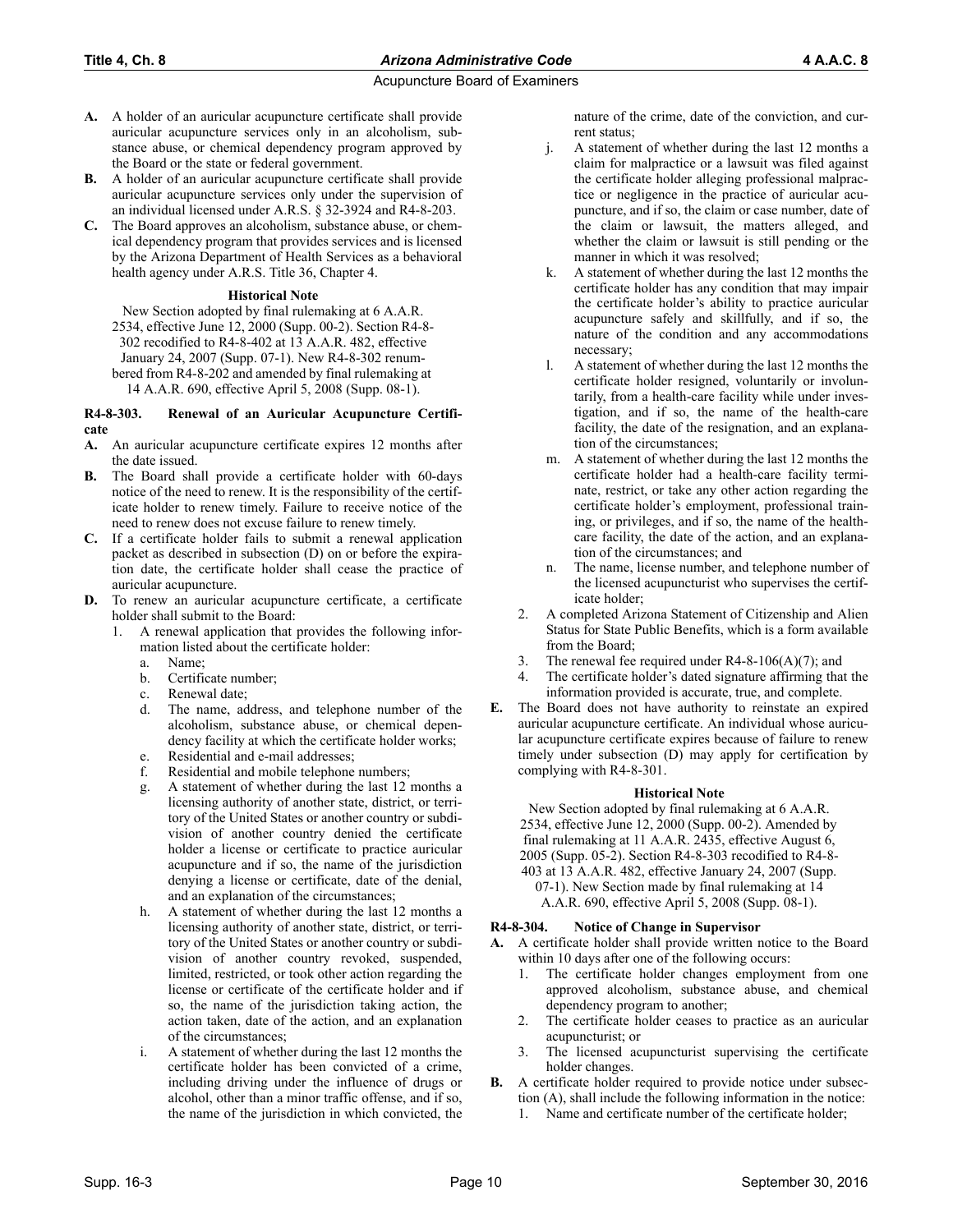- 2. Name and address of the approved alcoholism, substance abuse, and chemical dependency program at which the certificate holder is employed; and
- 3. Name, license number, and telephone number of the licensed acupuncturist supervising the certificate holder; or
- 4. A statement that the certificate holder is not practicing as an auricular acupuncturist.

#### **Historical Note**

New Section adopted by final rulemaking at 6 A.A.R. 2534, effective June 12, 2000 (Supp. 00-2). Amended by final rulemaking at 11 A.A.R. 2435, effective August 6, 2005 (Supp. 05-2). Section R4-8-304 recodified to R4-8- 404 at 13 A.A.R. 482, effective January 24, 2007 (Supp. 07-1). New Section made by final rulemaking at 14

A.A.R. 690, effective April 5, 2008 (Supp. 08-1).

### **R4-8-305. Recodified**

#### **Historical Note**

New Section adopted by final rulemaking at 6 A.A.R. 2534, effective June 12, 2000 (Supp. 00-2). Section R4-8- 305 recodified to R4-8-405 at 13 A.A.R. 482, effective January 24, 2007 (Supp. 07-1).

#### **R4-8-306. Recodified**

#### **Historical Note**

New Section adopted by final rulemaking at 6 A.A.R. 2534, effective June 12, 2000 (Supp. 00-2). Section R4-8- 306 recodified to R4-8-406 at 13 A.A.R. 482, effective January 24, 2007 (Supp. 07-1).

#### **R4-8-307. Recodified**

#### **Historical Note**

New Section adopted by final rulemaking at 6 A.A.R. 2534, effective June 12, 2000 (Supp. 00-2). Amended by final rulemaking at 11 A.A.R. 2435, effective August 6, 2005 (Supp. 05-2). Section R4-8-307 recodified to R4-8- 407 at 13 A.A.R. 482, effective January 24, 2007 (Supp. 07-1).

### **R4-8-308. Recodified**

#### **Historical Note**

New Section adopted by final rulemaking at 6 A.A.R. 2534, effective June 12, 2000 (Supp. 00-2). Section R4-8- 308 recodified to R4-8-408 at 13 A.A.R. 482, effective January 24, 2007 (Supp. 07-1).

### **R4-8-309. Recodified**

#### **Historical Note**

New Section adopted by final rulemaking at 6 A.A.R. 2534, effective June 12, 2000 (Supp. 00-2). Section R4-8- 309 recodified to R4-8-409 at 13 A.A.R. 482, effective January 24, 2007 (Supp. 07-1).

#### **R4-8-310. Recodified**

#### **Historical Note**

New Section adopted by final rulemaking at 6 A.A.R. 2534, effective June 12, 2000 (Supp. 00-2). Section R4-8- 310 recodified to R4-8-410 at 13 A.A.R. 482, effective January 24, 2007 (Supp. 07-1).

## **R4-8-311. Recodified**

#### **Historical Note**

New Section made by final rulemaking at 11 A.A.R. 2435, effective August 6, 2005 (Supp. 05-2). Section R48-311 recodified to R4-8-411 at 13 A.A.R. 482, effective January 24, 2007 (Supp. 07-1).

#### **R4-8-312. Recodified**

#### **Historical Note**

New Section made by final rulemaking at 11 A.A.R. 2435, effective August 6, 2005 (Supp. 05-2). Section R4- 8-312 recodified to R4-8-412 at 13 A.A.R. 482, effective January 24, 2007 (Supp. 07-1).

#### **ARTICLE 4. TRAINING PROGRAMS AND CONTINUING EDUCATION**

#### **R4-8-401. Auricular Acupuncture Training Program Approval**

- **A.** The Board approves an auricular acupuncture training program that is recognized by NADA.
- **B.** To obtain Board approval of an auricular acupuncture training program that is not approved under subsection (A), the provider of the training program shall submit to the Board evidence that the program is:
	- 1. Conducted in accordance with the "NADA Registered Trainer Resource Manual," which is incorporated by reference in R4-8-107; and
	- 2. Approved by another board-approved certifying entity for acupuncture.

#### **Historical Note**

New Section adopted by final rulemaking at 6 A.A.R. 2534, effective June 12, 2000 (Supp. 00-2). Amended by final rulemaking at 11 A.A.R. 2435, effective August 6, 2005 (Supp. 05-2). Former R4-8-401 recodified to R4-8- 501; new Section recodified from R4-8-301 at 13 A.A.R. 482, effective January 24, 2007 (Supp. 07-1). Amended by final rulemaking at 14 A.A.R. 690, effective April 5, 2008 (Supp. 08-1).

## **R4-8-402. Clean Needle Technique Course Approval**

To be approved by the Board, a person that proposes to conduct a clean needle technique course shall submit to the Board evidence that the course is conducted in accordance with "Clean Needle Technique Manual for Acupuncturists," which is incorporated by reference in R4-8-107.

#### **Historical Note**

New Section adopted by final rulemaking at 6 A.A.R. 2534, effective June 12, 2000 (Supp. 00-2). Amended by final rulemaking at 11 A.A.R. 2435, effective August 6, 2005 (Supp. 05-2). Former R4-8-402 recodified to R4-8- 502; new Section recodified from R4-8-302 at 13 A.A.R. 482, effective January 24, 2007 (Supp. 07-1). Amended by final rulemaking at 14 A.A.R. 690, effective April 5, 2008 (Supp. 08-1).

#### **R4-8-403. Approval of an Acupuncture or Clinical Training Program**

- **A.** To be approved by the Board, the provider of an acupuncture program shall submit to the Board either:
	- 1. Documentation that the acupuncture program is a candidate for accreditation or has accreditation through the ACAOM and provides at least 1,850 hours of training, including at least 800 hours of clinical training; or
	- 2. Documentation that the acupuncture program meets the standards at R4-8-404(A).
- **B.** To be approved by the Board, the provider of an acupuncture clinical training program shall submit to the Board either:
	- 1. Documentation that the clinical training program is part of an acupuncture program that is a candidate for accreditation or has accreditation through the ACAOM, or is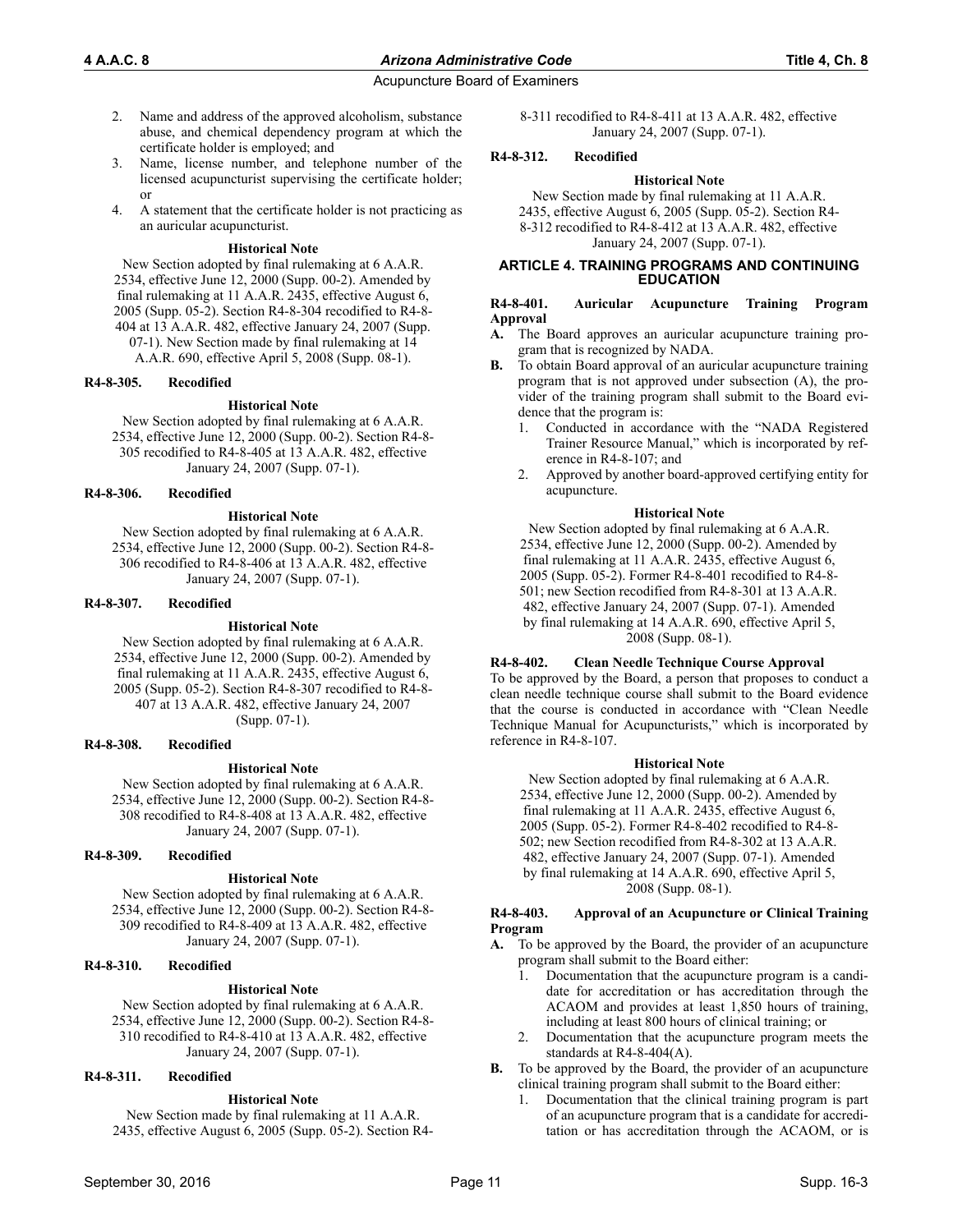itself a candidate for accreditation or has accreditation through ACAOM; or

2. Documentation that the clinical program meets the standards at R4-8-404(B).

## **Historical Note**

New Section adopted by final rulemaking at 6 A.A.R. 2534, effective June 12, 2000 (Supp. 00-2). Former R4-8- 403 recodified to R4-8-503; new Section recodified from R4-8-303 at 13 A.A.R. 482, effective January 24, 2007 (Supp. 07-1). Amended by final rulemaking at 14 A.A.R. 690, effective April 5, 2008 (Supp. 08-1). Amended by final rulemaking at 22 A.A.R. 2175, effective August 2, 2016 (Supp. 16-3).

#### **R4-8-404. Standards for an Acupuncture or Clinical Training Program**

- **A.** The Board shall approve an acupuncture program that does not meet the standard at R4-8-403(A)(1) only if the program:
	- 1. Is for at least three years;
	- 2. Complies with the essential requirements and attendant criteria in Part One of the "Accreditation Handbook," which is incorporated by reference in R4-8-107; and
	- 3. Provides the following course content and minimum hours:
		- a. Traditional East-Asian medical theory, diagnosis, treatment techniques in acupuncture, and related studies: 690 hours;
		- b. Clinical training: 800 hours; and
		- c. Biomedical clinical sciences: 360 hours.
- **B.** The Board shall approve an acupuncture clinical training program that does not meet the standard of R4-8-403(B)(1) only if the clinical training program:
	- 1. Is operated by a person who owns and operates an acupuncture clinic,
	- 2. Provides at least 75% of clinical instruction in the acupuncture clinic, and
	- 3. Provides direct patient contact in the following:
		- a. Supervised observation of the clinical practice of acupuncture with case presentations and discussions;
		- b. Application of Eastern and Western diagnostic procedures in evaluating a patient; and
		- c. Clinical treatment of a patient with acupuncture techniques.

## **Historical Note**

New Section recodified from R4-8-304 at 13 A.A.R. 482, effective January 24, 2007 (Supp. 07-1). Amended by final rulemaking at 14 A.A.R. 690, effective April 5,

2008 (Supp. 08-1).

## **R4-8-405. Documentation Required for Approval**

To obtain Board approval of an acupuncture or clinical training program under R4-8-404, the provider of the program shall submit or have the custodian of program records submit to the Board documents and other evidence that demonstrates that the program meets the standards in R4-8-404. These documents and other evidence may include catalogues, course descriptions, curricula plans, and study bulletins.

## **Historical Note**

New Section recodified from R4-8-305 at 13 A.A.R. 482, effective January 24, 2007 (Supp. 07-1). Amended by final rulemaking at 14 A.A.R. 690, effective April 5, 2008 (Supp. 08-1).

**R4-8-406. Repealed**

### **Historical Note**

New Section recodified from R4-8-306 at 13 A.A.R. 482, effective January 24, 2007 (Supp. 07-1). Repealed by final rulemaking at 14 A.A.R. 690, effective April 5, 2008 (Supp. 08-1).

### **R4-8-407. Program Monitoring; Records; Reporting**

- **A.** The provider of an approved acupuncture or clinical training program shall submit to the Board, within 60 days after the close of the program's fiscal year, a letter attesting that the acupuncture or clinical training program continues to meet the standards of R4-8-403 or R4-8-404, and a course catalog that includes:
	- 1. A description of the courses in the next year's proposed curriculum;
	- 2. A list of members of the program faculty, administration, and governing body; and
	- 3. A description of the program facility.
- **B.** A representative of the Board may conduct an onsite visit of an approved acupuncture or clinical training program to review and evaluate the status of the program. The provider of the approved program shall reimburse the Board for direct costs incurred in conducting this review and evaluation.
- **C.** The provider of an approved acupuncture or clinical training program shall ensure that all student records are maintained in English.
- **D.** The provider of an approved acupuncture or clinical training program shall, within 30 days, report to the Board any failure to meet the standards at R4-8-403 or R4-8-404.

### **Historical Note**

New Section recodified from R4-8-307 at 13 A.A.R. 482, effective January 24, 2007 (Supp. 07-1). Amended by final rulemaking at 14 A.A.R. 690, effective April 5, 2008 (Supp. 08-1). Amended by final rulemaking at 22 A.A.R. 2175, effective August 2, 2016 (Supp. 16-3).

#### **R4-8-408. Approval of Continuing Education**

- **A.** The Board shall approve a continuing education only if the continuing education:
	- 1. Is related to the knowledge or technical skills used to practice acupuncture safely and competently; or
	- 2. Is related to direct or indirect acupuncture patient care, including practice management, medical ethics, or Chinese language; and
	- 3. Includes a method by which the continuing education participants evaluate:
		- a. The extent to which the continuing education met its stated objectives,
		- b. The adequacy of the instructor's knowledge of the subject taught,
		- c. The use of appropriate teaching methods, and
		- d. The applicability or usefulness of the information provided; and
	- 4. Provides continuing education participants with a certificate of attendance that meets the requirements at R4-8- 206(D).
- **B.** The Board shall approve a continuing education, without application under R4-8-409, if the continuing education is:
	- 1. Approved by a licensing board of acupuncture in another state,
	- 2. Provided by the Continuing Education Council of NCCAOM, or
	- 3. Provided by a board-approved acupuncture or clinical training program.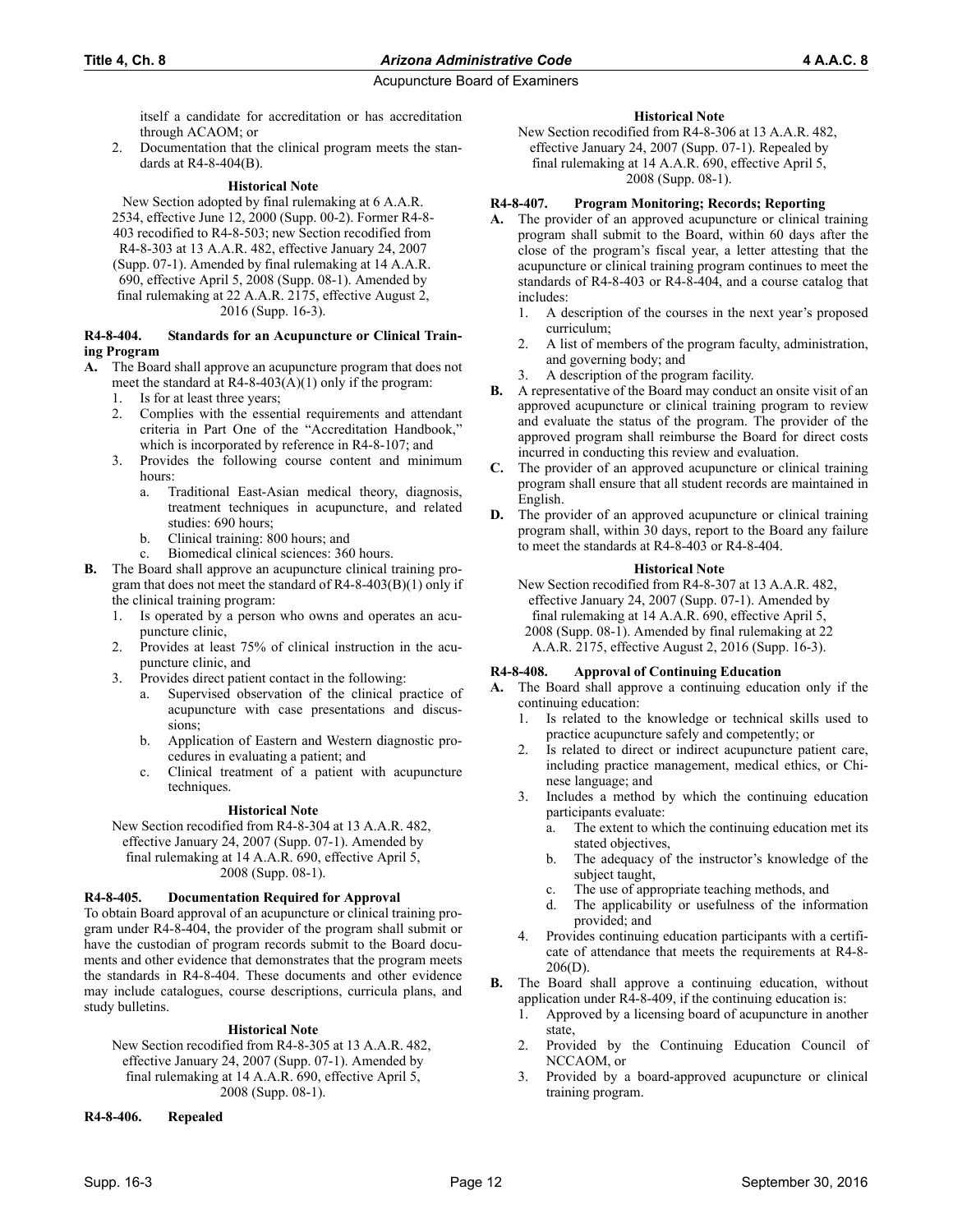### **Historical Note**

New Section recodified from R4-8-308 at 13 A.A.R. 482, effective January 24, 2007 (Supp. 07-1). Amended by final rulemaking at 14 A.A.R. 690, effective April 5, 2008 (Supp. 08-1).

### **R4-8-409. Application for Continuing Education Approval**

- **A.** To obtain the Board's approval for a continuing education, the provider of the continuing education shall submit to the Board at least 45 days before teaching the continuing education:
	- 1. A form, which is available from the Board, containing the following information:
		- a. Title of the continuing education;
		- b. Name and address of the continuing education provider;
		- c. Name, telephone and fax numbers of a contact person for the continuing education provider;
		- d. Date, time, and place at which the continuing education will be taught, if known;
		- e. Subject matter of the continuing education;
		- f. Method of instruction; and
		- g. Number of continuing education hours requested; and
	- The following documents:
		- a. Curriculum vitae of the continuing education instructor,
		- b. Objective of the continuing education,
		- c. Detailed outline of the continuing education,
		- d. Agenda for the continuing education showing the hours of instruction and the subject matter taught during each hour,
		- e. Method by which participants evaluate the continuing education, and
		- f. Certificate of attendance that meets the requirements at R4-8-206(D).
- **B.** The provider of a continuing education that is not approved under R4-8-408(B) shall not advertise that the continuing education is approved by the Board until the Board acts on an application submitted under subsection (A).
- **C.** The Board's approval of a continuing education is valid for one year unless there is a change in subject matter, instructor, or hours of instruction. At the end of one year or when there is a change in subject matter, instructor, or hours of instruction, the continuing education provider shall apply again for approval.

#### **Historical Note**

New Section recodified from R4-8-309 at 13 A.A.R. 482, effective January 24, 2007 (Supp. 07-1). Amended by final rulemaking at 14 A.A.R. 690, effective April 5, 2008 (Supp. 08-1).

#### **R4-8-410. Repealed**

#### **Historical Note**

New Section recodified from R4-8-310 at 13 A.A.R. 482, effective January 24, 2007 (Supp. 07-1). Repealed by final rulemaking at 14 A.A.R. 690, effective April 5, 2008 (Supp. 08-1).

## **R4-8-411. Expired**

## **Historical Note**

New Section recodified from R4-8-311 at 13 A.A.R. 482, effective January 24, 2007 (Supp. 07-1). Amended by final rulemaking at 14 A.A.R. 690, effective April 5, 2008 (Supp. 08-1). Section expired under A.R.S. § 411056(J) at 22 A.A.R. 14, effective October 30, 2015 (Supp. 15-4).

## **R4-8-412. Expired**

#### **Historical Note**

New Section recodified from R4-8-312 at 13 A.A.R. 482, effective January 24, 2007 (Supp. 07-1). Amended by final rulemaking at 14 A.A.R. 690, effective April 5, 2008 (Supp. 08-1). Section expired under A.R.S. § 41- 1056(J) at 22 A.A.R. 14, effective October 30, 2015 (Supp. 15-4).

## **ARTICLE 5. SUPERVISION; RECORDKEEPING**

#### **R4-8-501. Treatment of Patients by Acupuncture Students; Supervision**

- **A.** Before a supervising acupuncturist allows an acupuncture student to treat a patient, the supervising acupuncturist shall:
	- 1. Consult with the acupuncture student regarding the treatment to be provided;
	- Ensure that the acupuncture student has the level of training required to provide the treatment safely and effectively;
	- 3. Ensure that written evidence of informed consent is obtained from the patient indicating that the patient knows a student will be treating the patient; and
	- Ensure that the supervisor is physically present in the clinic during any patient treatment performed by the acupuncture student.
- **B.** If an acupuncture student treats a patient, the supervising acupuncturist shall ensure that records of the treatment:
	- 1. Are maintained as required under R4-8-502;
	- 2. Include the written evidence of informed consent required under subsection (A)(3), and
	- 3. Indicate the names of both the supervising acupuncturist and the acupuncture student.

#### **Historical Note**

New Section adopted by final rulemaking at 6 A.A.R. 2534, effective June 12, 2000 (Supp. 00-2). Section expired under A.R.S. § 41-1056(E) at 12 A.A.R. 689, effective October 31, 2005 (Supp. 06-1). Former R4-8- 501 recodified to R4-8-701; new R4-8-501 recodified from R4-8-401 at 13 A.A.R. 482, effective January 24, 2007 (Supp. 07-1). Amended by final rulemaking at 14 A.A.R. 690, effective April 5, 2008 (Supp. 08-1).

## **R4-8-502. Recordkeeping**

#### **A.** An acupuncturist shall:

- 1. Make a complete, legible, and accurate record of each patient to whom an acupuncture treatment is given. The acupuncturist shall ensure that a patient record is in English and includes:
	- a. Name of the patient,
	- b. Patient history,
	- c. Dates of treatment,
	- d. Treatment given, and
	- e. Progress made during acupuncture treatments; and
- 2. Maintain a patient record for six years after the last treatment of the patient or as prescribed at A.R.S. § 12-2297, whichever date occurs later.
- **B.** The provider of an acupuncture, auricular acupuncture, or clinical training program shall:
	- 1. Make accurate and complete records of:
		- a. Compliance with the program standards in Article 4, and
		- b. Students enrolled in the program. The provider shall ensure that a student record indicates: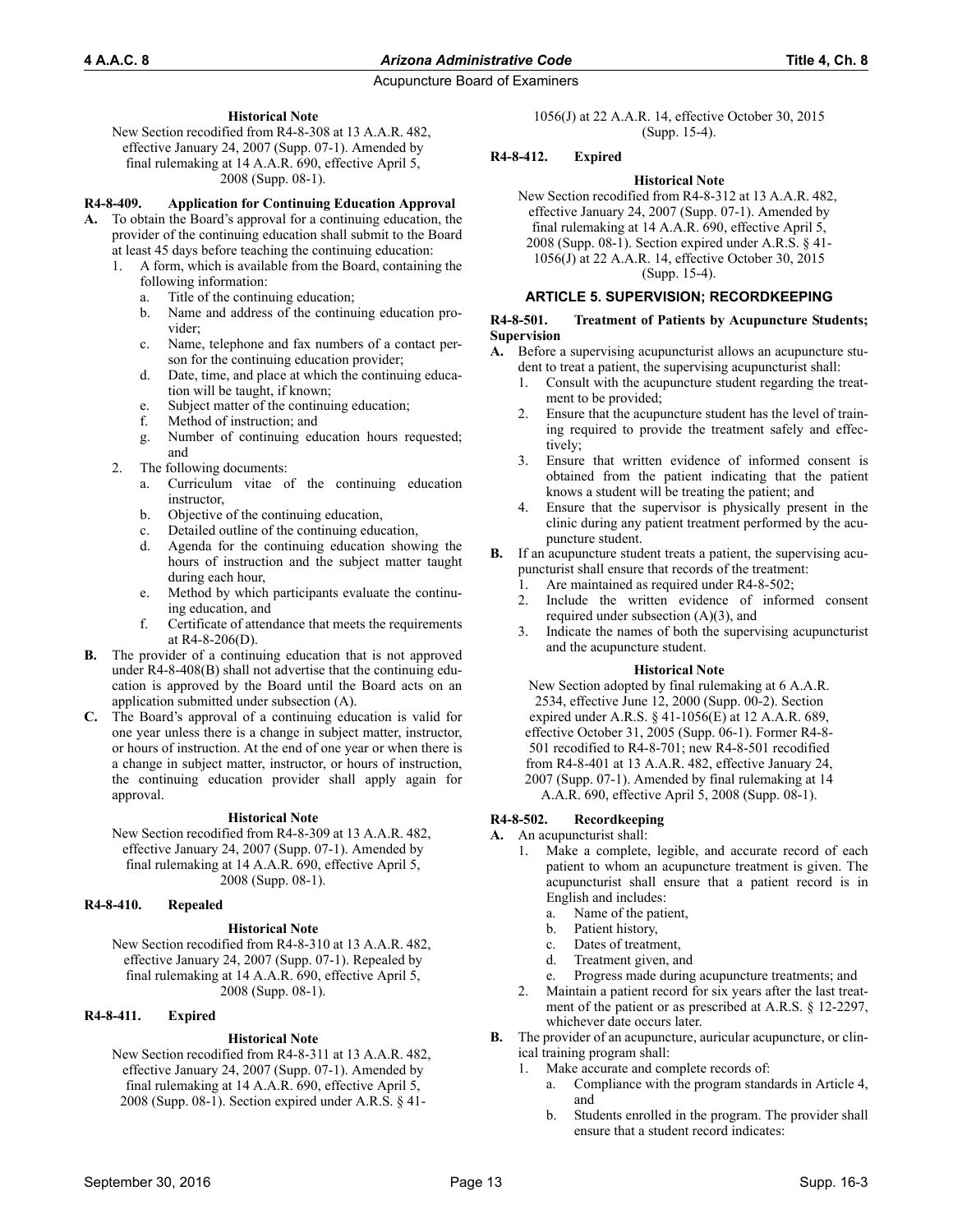## **Title 4, Ch. 8** *Arizona Administrative Code* **4 A.A.C. 8**

- i. Name of the student;
- ii. Date enrolled;
- iii. Courses taken;
- 
- iv. Grade obtained in each course;<br>v. Date on which the program w Date on which the program was completed or the student ceased to participate; and
- vi. Whether the student was awarded a diploma, degree, or certificate of completion.
- 2. Maintain the records required under subsection  $(B)(1)(a)$ for six years, and
- 3. Maintain the records required under subsection (B)(1)(b) for 25 years after the student completes or is last enrolled in the program or as required by A.R.S. § 32-3001 et seq. and the rules of the Board of Private Postsecondary Education, whichever is longer.
- **C.** The provider of an approved continuing education shall:
	- 1. Make accurate and complete records of:
		- a. The Board's approval of the continuing education;
		- b. The date, time, and location of each presentation of the continuing education; and
		- c. Participants at each presentation of the continuing education.
		- 2. Maintain the records required under subsection  $(C)(1)$  for two years.

### **Historical Note**

New Section adopted by final rulemaking at 6 A.A.R. 2534, effective June 12, 2000 (Supp. 00-2). Former R4-8- 502 recodified to R4-8-702; new R4-8-502 recodified from R4-8-402 at 13 A.A.R. 482, effective January 24, 2007 (Supp. 07-1). Amended by final rulemaking at 14 A.A.R. 690, effective April 5, 2008 (Supp. 08-1). Amended by final rulemaking at 22 A.A.R. 2175, effective August 2, 2016 (Supp. 16-3).

#### **R4-8-503. Supervision of an Auricular Acupuncturist**

A licensed acupuncturist supervising an auricular acupuncture certificate holder shall:

- 1. Be available promptly to consult with the auricular acupuncture certificate holder in person, by telephone, or electronically during normal working hours; and
- 2. Ensure that the auricular acupuncture certificate holder performs auricular acupuncture safely and effectively and complies with the law regarding auricular acupuncture.

#### **Historical Note**

New Section adopted by final rulemaking at 6 A.A.R. 2534, effective June 12, 2000 (Supp. 00-2). Section expired under A.R.S. § 41-1056(E) at 12 A.A.R. 689, effective October 31, 2005 (Supp. 06-1). Former R4-8- 503 recodified to R4-8-703; new R4-8-503 recodified from R4-8-403 at 13 A.A.R. 482, effective January 24, 2007 (Supp. 07-1). Amended by final rulemaking at 14 A.A.R. 690, effective April 5, 2008 (Supp. 08-1).

#### **R4-8-504. Recodified**

#### **Historical Note**

New Section adopted by final rulemaking at 6 A.A.R. 2534, effective June 12, 2000 (Supp. 00-2). Former R4-8- 504 recodified to R4-8-704 at 13 A.A.R. 482, effective January 24, 2007 (Supp. 07-1).

#### **R4-8-505. Recodified**

## **Historical Note**

New Section adopted by final rulemaking at 6 A.A.R. 2534, effective June 12, 2000 (Supp. 00-2). Section expired under A.R.S. § 41-1056(E) at 12 A.A.R. 689, effective October 31, 2005 (Supp. 06-1). Former R4-8- 505 recodified to R4-8-705 at 13 A.A.R. 482, effective January 24, 2007 (Supp. 07-1).

#### **R4-8-506. Recodified**

#### **Historical Note**

New Section adopted by final rulemaking at 6 A.A.R. 2534, effective June 12, 2000 (Supp. 00-2). Former R4-8- 506 recodified to R4-8-706 at 13 A.A.R. 482, effective January 24, 2007 (Supp. 07-1).

#### **ARTICLE 6. COMPLAINTS; HEARING PROCEDURES; DISCIPLINE**

#### **R4-8-601. Making a Complaint**

- **A.** Anyone, including the Board, may file a complaint that alleges a violation of A.R.S. Title 32, Chapter 39 or this Chapter.
- **B.** A complaint may be filed against:
	- 1. An individual licensed under A.R.S. § 32-3921 and R4-8- 203;
	- 2. An individual certified under A.R.S. § 32-3922 and R4-8- 301;
	- 3. An individual certified under A.R.S. § 32-3926 and R4-8- 208; or
	- 4. An individual who is not exempt under A.R.S. § 32- 3921(B) and believed to be practicing acupuncture without a license or certificate issued under A.R.S. Title 32, Chapter 39 and this Chapter.
- **C.** To file a complaint, an individual shall provide the following information, either orally or in writing, to the Board:
	- 1. Date;
	- 2. Name, address, and telephone number of the individual complained against;
	- 3. Name, address, and telephone number of the complainant;
	- 4. If the complaint is filed on behalf of a third party, the name and address of the third party;
	- 5. The date on which the complaint was last discussed with the individual complained against or a representative of an involved business:
		- a. A statement of whether the last discussion of the complaint was by telephone or in person, and
		- b. The name of the individual with whom the complaint was last discussed; and
	- 6. A detailed description, including dates, of the events alleged to constitute a violation of A.R.S. Title 32, Chapter 39 or this Chapter.
- **D.** A complainant shall file a complaint within 90 days of the events alleged to constitute a violation of A.R.S. Title 32, Chapter 39 or this Chapter.
- **E.** A complainant may withdraw a complaint at any time by providing notice to the Board.

#### **Historical Note**

New Section made by final rulemaking at 14 A.A.R. 690, effective April 5, 2008 (Supp. 08-1).

#### **R4-8-602. Complaint Procedures**

- **A.** The Board shall review a complaint to determine whether it meets the requirements under R4-8-601. If a complaint does not meet the requirements under R4-8-601, the Board shall provide written notice to the complainant that the complaint is dismissed without further action.
- **B.** If the Board determines that a complaint meets the requirements under R4-8-601, the Board shall assess whether the complaint alleges a violation of A.R.S. Title 32, Chapter 39 or this Chapter and: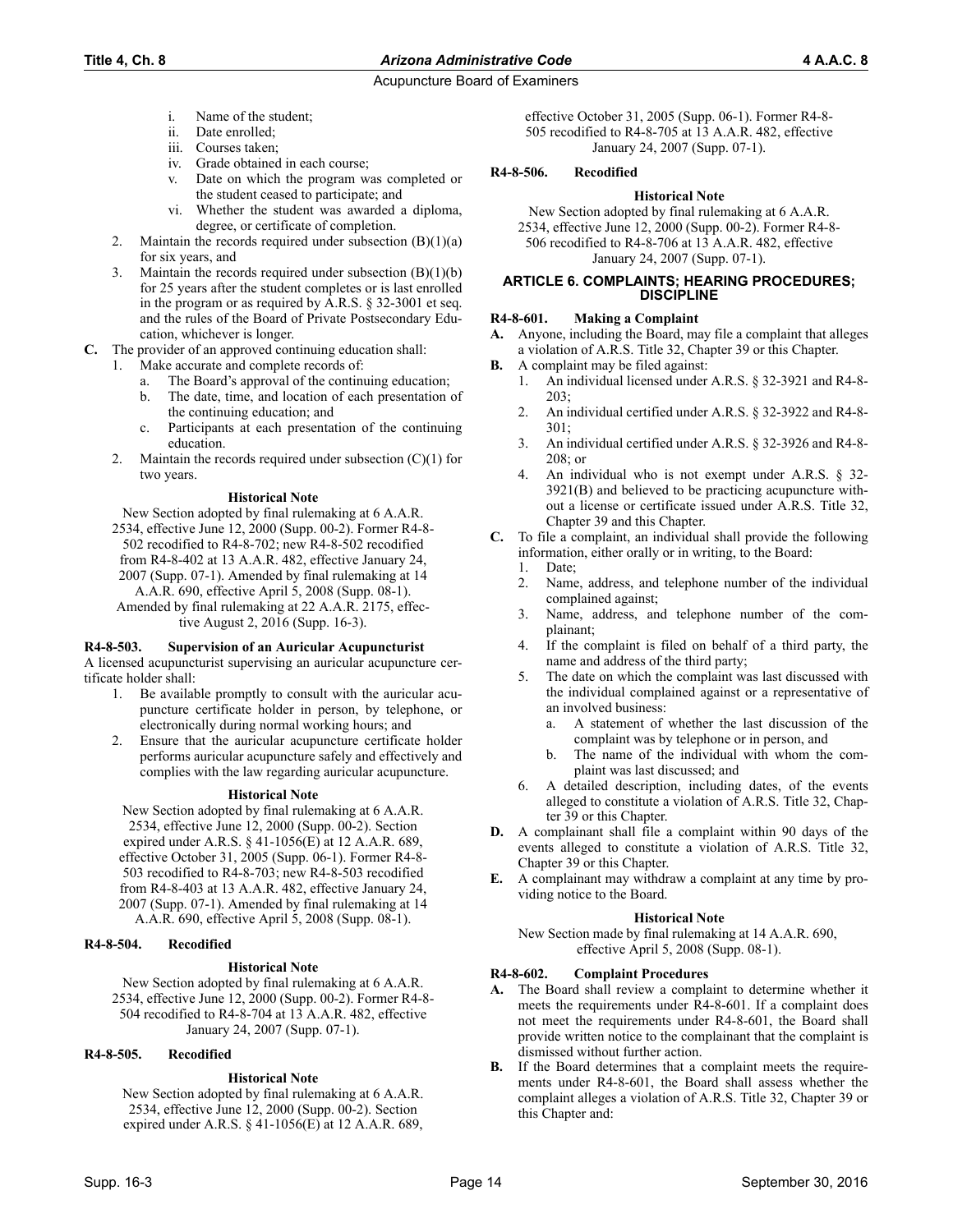- 1. Dismiss the complaint if the Board determines that the allegation, if true, does not amount to a violation of A.R.S. Title 32, Chapter 39 or this Chapter and provide written notice of the dismissal to the complainant; or
- 2. Serve a copy of the complaint on the respondent if the Board determines that the allegation, if true, amounts to a violation of A.R.S. Title 32, Chapter 39 or this Chapter and provide the respondent with 20 days to submit:
	- a. A response in which the individual admits, denies, or further explains each allegation in the complaint; and
	- b. Records relevant to the complaint.
- **C.** If a respondent responds to a complaint, the Board shall send a copy of the response to the complainant and provide five days for the complainant to submit a rebuttal.
- **D.** When the times provided under subsections (B)(2) and (C) expire, the Board shall conduct an investigation and prepare a report that summarizes the complaint and results of the investigation. The Board shall:
	- 1. Provide a copy of the investigative report to the complainant and respondent; and
	- 2. Provide written notice to the complainant and respondent of the date, time, and location of the Board meeting at which the complaint will be considered.
- **E.** Both the complainant and respondent may be represented by an attorney at the Board meeting at which the complaint is considered.
- **F.** At the Board meeting at which a complaint is considered, the Board shall:
	- 1. Provide the complainant and respondent with an opportunity to address the Board, present evidence, and crossexamine witnesses; and
	- 2. Negotiate an equitable and just resolution of the matters asserted in the complaint; or
	- 3. Forward the complaint to a formal hearing.

## **Historical Note**

New Section made by final rulemaking at 14 A.A.R. 690, effective April 5, 2008 (Supp. 08-1).

## **R4-8-603. Hearing Procedures**

The Board shall conduct any hearing required by law according to the procedures in A.R.S. Title 41, Chapter 6, Article 10.

## **Historical Note**

New Section made by final rulemaking at 14 A.A.R. 690, effective April 5, 2008 (Supp. 08-1).

## **R4-8-604. Rehearing or Review of Decision**

- **A.** The Board shall provide for a rehearing and review of its decisions under A.R.S. Title 41, Chapter 6, Article 10.
- **B.** Except as provided in subsection (I), a party is required to file a motion for rehearing or review of a decision of the Board to exhaust the party's administrative remedies.
- **C.** A party may amend a motion for rehearing or review at any time before the Board rules on the motion.
- **D.** The Board may grant a rehearing or review for any of the following reasons materially affecting a party's rights:
	- 1. Irregularity in the proceedings of the Board or any order or abuse of discretion that deprived the moving party of a fair hearing;
	- 2. Misconduct of the Board, its staff, or an administrative law judge;
	- 3. Accident or surprise that could not have been prevented by ordinary prudence;
	- 4. Newly discovered material evidence that could not, with reasonable diligence, have been discovered and produced at the hearing;
- 5. Excessive or insufficient penalty;
- 6. Error in the admission or rejection of evidence or other errors of law occurring at the hearing or during the progress of the proceedings; and
- 7. The findings of fact or a decision is not justified by the evidence or is contrary to law.
- **E.** The Board may affirm or modify a decision or grant a rehearing or review to all or some of the parties on all or some of the issues for any of the reasons listed in subsection (D). An order modifying a decision or granting a rehearing or review shall specify with particularity the grounds for the order. If a rehearing or review is granted, the rehearing or review shall cover only the matters specified in the order.
- **F.** Within 30 days after the date of a decision and after giving the parties notice and an opportunity to be heard, the Board may, on its own initiative, order a rehearing or review of its decision for any reason it might have granted a rehearing or review on motion of a party. The Board may grant a motion for rehearing or review, timely served, for a reason not stated in the motion. An order granting a rehearing or review shall specify with particularity the grounds on which the rehearing or review is granted.
- **G.** When a motion for rehearing is based upon affidavits, they shall be served with the motion. An opposing party may, within 15 days after service, serve opposing affidavits. This period may be extended by the Board for a maximum of 20 days for good cause as described in subsection (H) or by written stipulation of the parties. Reply affidavits may be permitted.
- **H.** The Board may extend all time limits listed in this Section upon a showing of good cause. A party demonstrates good cause by showing that the grounds for the party's motion or other action could not have been known in time, using reasonable diligence, and a ruling on the motion will:
	- 1. Further administrative convenience, expedition, or economy; or
	- Avoid undue prejudice to any party.
- **I.** If, in a particular decision, the Board makes a specific finding that the immediate effectiveness of the decision is necessary for preservation of the public health, safety, or welfare and that a rehearing or review of the decision is impracticable, unnecessary, or contrary to the public interest, the decision may be issued as a final decision without an opportunity for a rehearing or review. If an application for judicial review of the decision is made, it shall be made under A.R.S. § 12-901 et seq.

#### **Historical Note**

New Section made by final rulemaking at 14 A.A.R. 690, effective April 5, 2008 (Supp. 08-1).

## **R4-8-605. Disciplinary Action**

After a Board meeting at which a complaint is considered or after a hearing that results in a determination that a licensee or certificate holder violated A.R.S. Title 32, Chapter 39 or this Chapter, the Board shall consider the following factors to determine the degree of discipline to impose under A.R.S. § 32-3951:

- 1. Prior conduct resulting in discipline;
- 2. Dishonest or self-serving motive;
- 3. Amount of experience as an acupuncturist;
- 4. Bad faith obstruction of the disciplinary proceeding by intentionally failing to comply with rules or orders of the Board;
- 5. Submission of false evidence, false statements, or other deceptive practices during the investigative or disciplinary process;
- 6. Refusal to acknowledge wrongful nature of conduct;
- 7. Degree of harm resulting from the conduct; and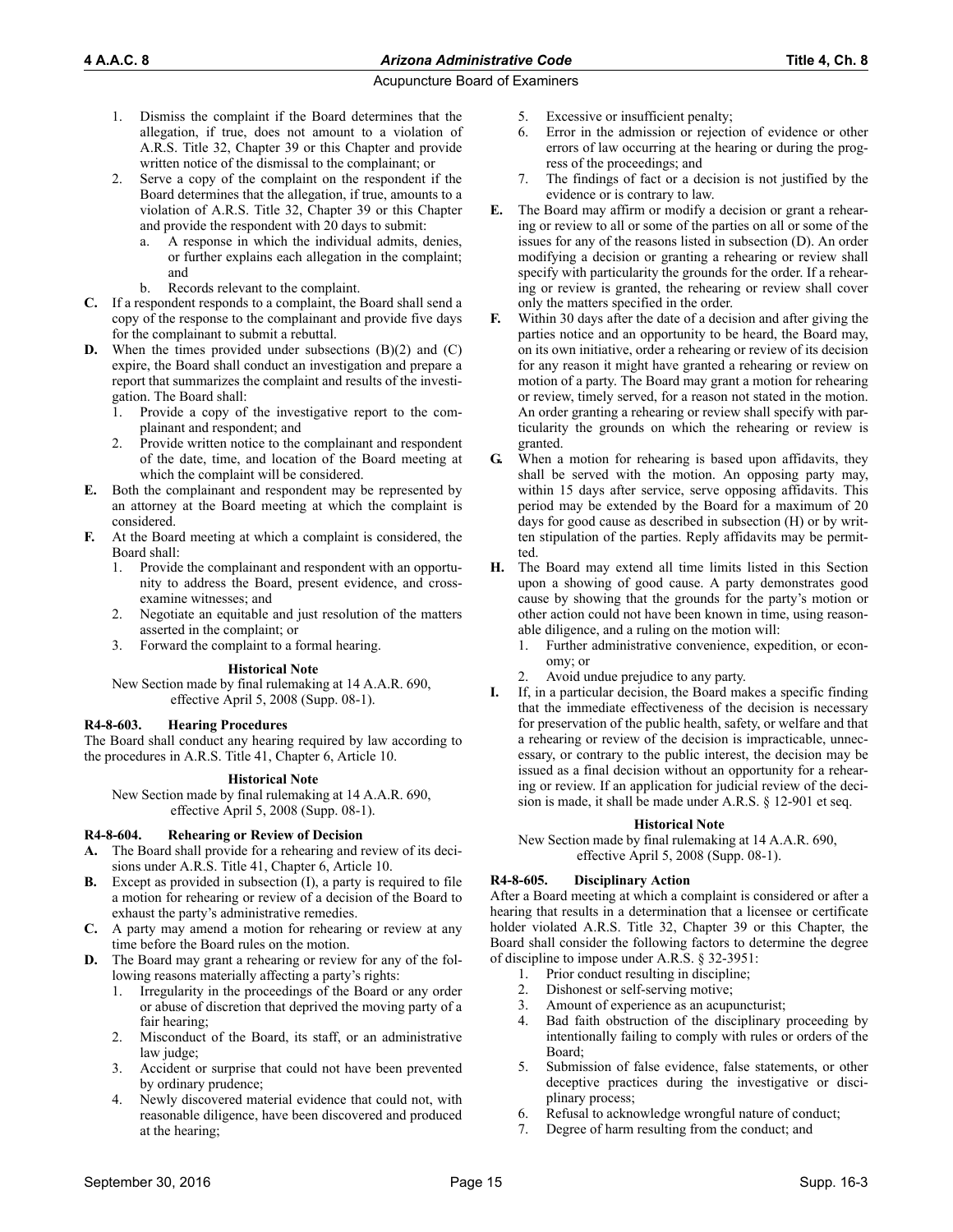8. Whether harm resulting from the conduct was cured.

#### **Historical Note**

New Section made by final rulemaking at 14 A.A.R. 690, effective April 5, 2008 (Supp. 08-1).

## **ARTICLE 7. PUBLIC PARTICIPATION PROCEDURES**

### **R4-8-701. Expired**

## **Historical Note**

New Section R4-8-701 recodified from R4-8-501 at 13 A.A.R. 482, effective January 24, 2007 (Supp. 07-1).

#### **R4-8-702. Petition for Rulemaking; Review of Agency Practice or Substantive Policy Statement; Objection to Rule Based Upon Economic, Small Business, or Consumer Impact**

- **A.** A person may petition the Board under A.R.S. § 41-1033 for a:
	- 1. Rulemaking action relating to a Board rule, including making a new rule or amending or repealing an existing rule; or
	- 2. Review of an existing Board practice or substantive policy statement alleged to constitute a rule.
- **B.** A person may petition the Board under A.R.S. § 41-1056.01 objecting to all or part of a Board rule because the actual economic, small business, or consumer impact of the rule:
	- 1. Exceeds the estimated economic, small business, or consumer impact of the rule; or
	- 2. Was not estimated and imposes a significant burden on persons subject to the rule.
- **C.** To act under A.R.S. § 41-1033 or 41-1056.01 and this Section, a person shall submit to the Board a written petition including the following information:
	- 1. The name, home or business and e-mail addresses, and telephone and fax numbers of the petitioner;
	- Name of any person represented by the petitioner;
	- 3. If requesting a rulemaking action:
		- a. Statement of the rulemaking action sought, including the A.A.C. citation to all existing rules, and the specific language of a new rule or rule amendment; and
		- b. Reasons for the rulemaking action, including an explanation of why an existing rule is inadequate, unreasonable, unduly burdensome, or unlawful;
	- 4. If requesting a review of an existing Board practice or substantive policy statement:
		- Subject matter of the existing practice or substantive policy statement; and
		- b. Reasons why the existing practice or substantive policy statement constitutes a rule.
	- If objecting to a rule because of its economic, small business, and consumer impact statement:
		- a. The A.A.C. citation of the rule to which objection is made; and
		- b. A description of how the actual economic, small business, or consumer impact of the rule differs from that estimated; or
		- c. A description of the actual economic, small business, or consumer impact of the rule and an assessment of the burden on persons subject to the rule; and
	- 6. Dated signature of the petitioner.
- **D.** A person may submit supporting information with a petition.

## **Historical Note**

New Section R4-8-702 recodified from R4-8-502 at 13 A.A.R. 482, effective January 24, 2007 (Supp. 07-1).

Amended by final rulemaking at 14 A.A.R. 690, effective April 5, 2008 (Supp. 08-1).

## **R4-8-703. Expired**

**Historical Note**

New Section R4-8-703 recodified from R4-8-503 at 13 A.A.R. 482, effective January 24, 2007 (Supp. 07-1).

## **R4-8-704. Oral Proceedings**

- **A.** A person requesting an oral proceeding, as prescribed in A.R.S. § 41-1023(C), shall:
	- 1. File the request with the Board;
	- 2. Include the name and current address of the person making the request; and
	- 3. Refer to the proposed rule and include, if known, the date and issue of the Arizona Administrative Register in which the notice of the proposed rule is published.
- **B.** The Board shall make a record of an oral proceeding. The Board shall make any material submitted during an oral proceeding part of the official rulemaking record.
- **C.** The presiding officer shall use the following guidelines to conduct an oral proceeding:
	- 1. Registration of attendees. Registration of attendees is voluntary;
	- 2. Registration of persons intending to speak. A person wishing to speak shall provide the following information on a form that is available from the Board:
		- a. Name,
		- b. Representative capacity, if applicable,
		- c. Whether the person supports or opposes the proposed rule, and
		- d. Approximate length of time the person wishes to speak;
	- 3. Opening of the record. The presiding officer shall open the proceeding by identifying the rule to be considered and the location, date, time, and purpose of the proceeding, and by presenting the agenda;
	- 4. A statement by Board representative. A Board representative shall explain the background and general content of the proposed rule;
	- 5. A public oral comment period. Any person may speak at an oral proceeding. A person who speaks shall address the proposed rule. A person who speaks may ask questions regarding the proposed rule and present oral argument, data, and views on the proposed rule. The presiding officer may limit the time allotted to each speaker and preclude undue repetition; and
	- 6. Closing remarks. The presiding officer shall announce the location and last day for submitting written comments about the proposed rule.

#### **Historical Note**

New Section R4-8-704 recodified from R4-8-504 at 13

A.A.R. 482, effective January 24, 2007 (Supp. 07-1). Amended by final rulemaking at 14 A.A.R. 690, effective

April 5, 2008 (Supp. 08-1).

## **R4-8-705. Expired**

#### **Historical Note**

New Section R4-8-705 recodified from R4-8-505 at 13 A.A.R. 482, effective January 24, 2007 (Supp. 07-1).

## **R4-8-706. Written Criticism of Rule**

- **A.** A person may file a written criticism of an existing rule with the Board.
- **B.** A person filing a written criticism of a rule shall identify the rule by its A.A.C. citation and specify why the rule is inade-